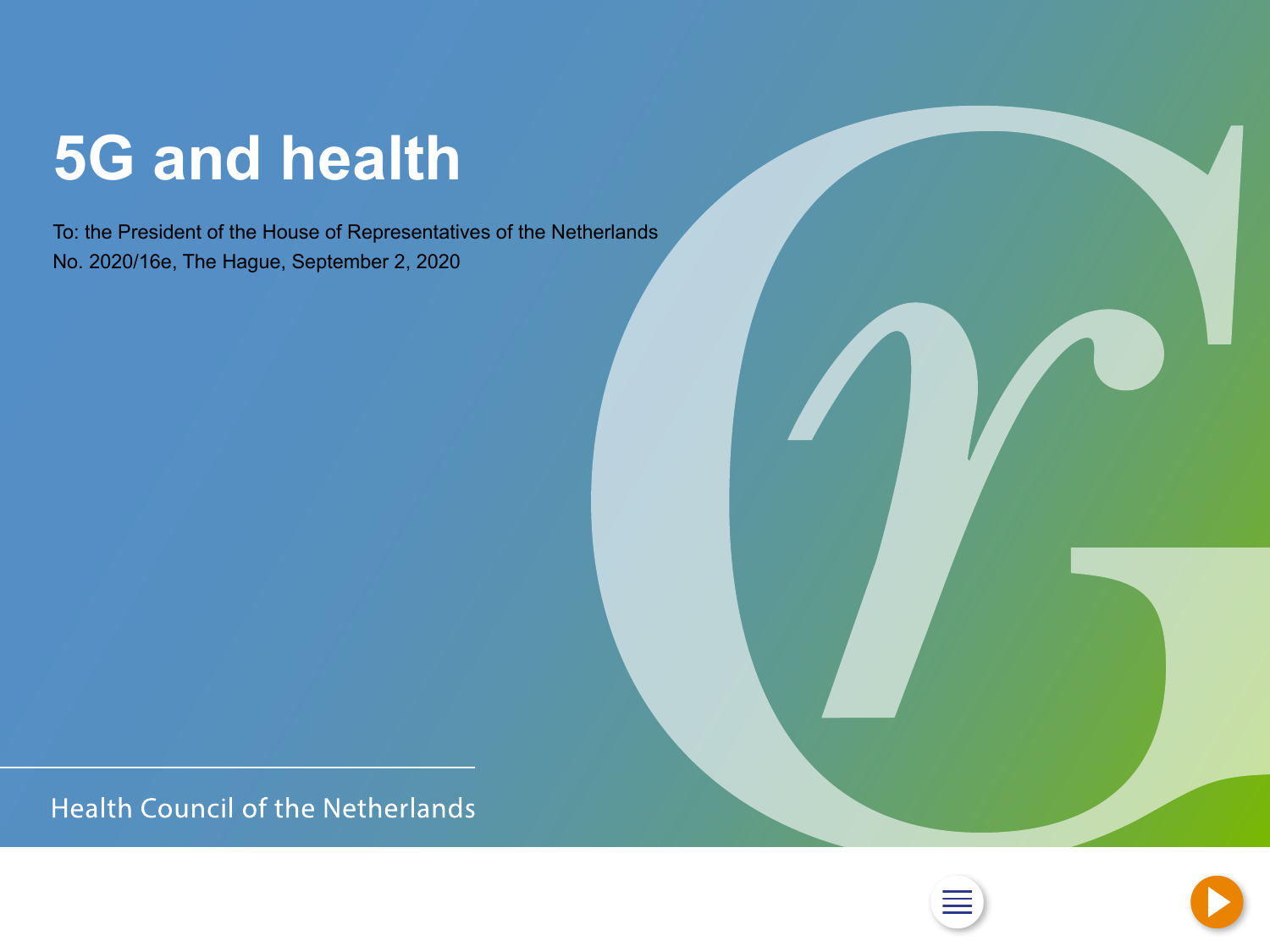# <span id="page-1-0"></span>contents

|    |                     | <b>Executive summary</b>                      | 3              |
|----|---------------------|-----------------------------------------------|----------------|
| 01 | <b>Introduction</b> | 6                                             |                |
|    | 1.1                 | Motive and request for advice                 | $\overline{7}$ |
|    | 1.2                 | Methodology                                   | $\overline{7}$ |
|    | 1.3                 | Earlier recommendations by the Health Council | 9              |
|    | 1.4                 | Current exposure limits and government policy | 10             |
|    | 1.5                 | Reading guide                                 | 11             |
|    | 02 About 5G         |                                               | 12             |
|    | 2.1                 | Generations of mobile telecomunication        | 13             |
|    | 2.2                 | Frequency bands                               | 13             |
|    | 2.3                 | Exposure                                      | 16             |

| 03 |                                    | Studies into possible health damage from 5G | 18 |  |
|----|------------------------------------|---------------------------------------------|----|--|
|    | 3.1                                | Weighing the scientific evidence            | 19 |  |
|    | 3.2                                | Reservations about the findings             | 21 |  |
|    | 3.3                                | Findings about diseases and conditions      | 21 |  |
|    | 3.4                                | Findings about biological processes         | 22 |  |
|    | 3.5                                | Comparison against exposure limits          | 24 |  |
|    | 04 Conclusions and recommendations |                                             |    |  |
|    | 4.1                                | Conclusions                                 | 26 |  |
|    | 4.2                                | Recommendations                             | 27 |  |
|    |                                    | <b>References</b>                           | 29 |  |



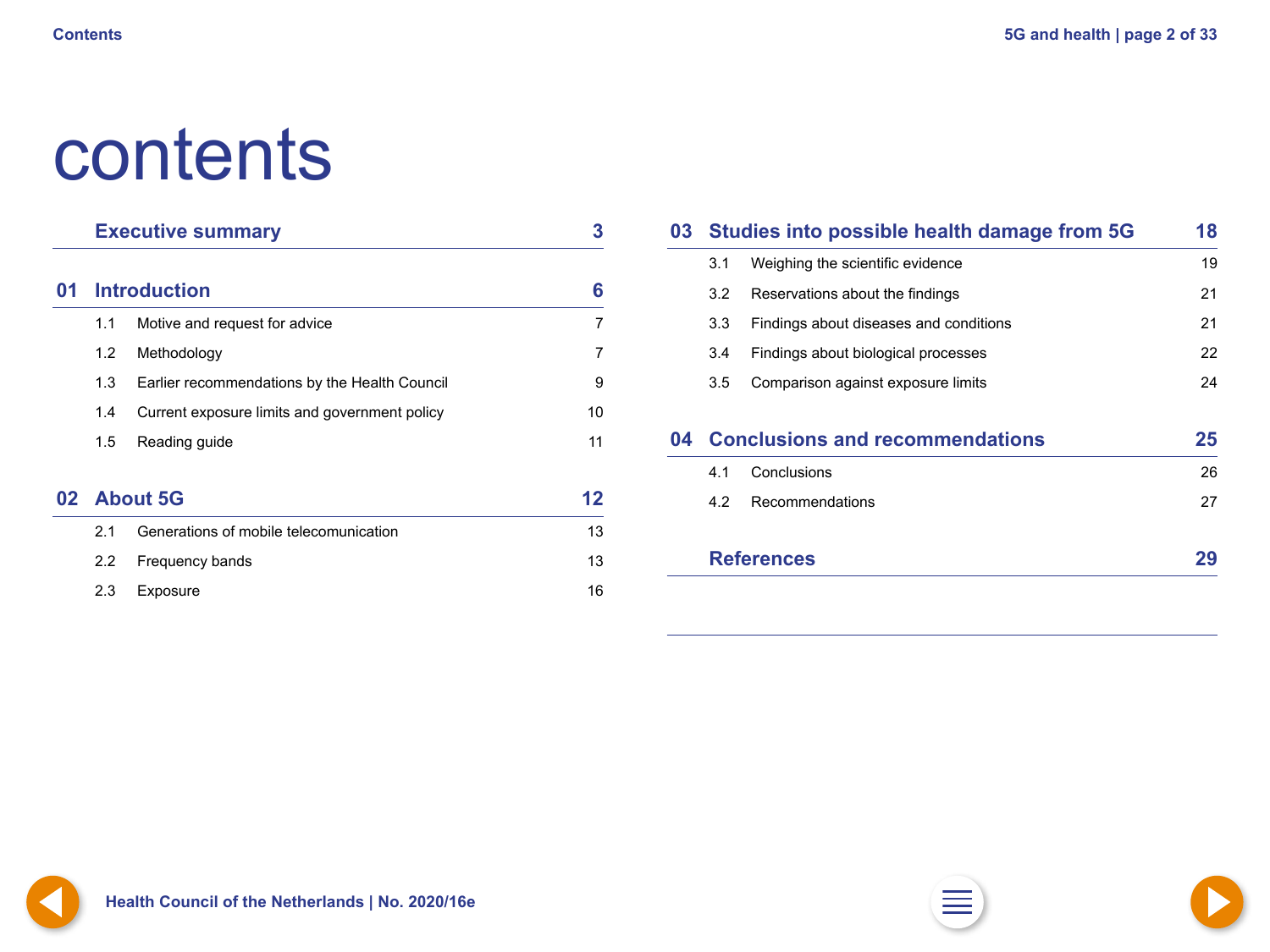## <span id="page-2-0"></span>executive summary

The latest standard for mobile telecommunications (5G) is faster and more reliable and can process more data at the same time. 5G was developed to cope with the increasing demand for mobile telecommunications and to make new

applications possible such as self-driving cars and remote surgery. The advent of 5G networks is, however, resulting in societal concerns about the potential influence of 5G on health. That is why the House of Representatives of the Dutch parliament has asked the Health Council of the Netherlands to analyse what is known about this from a scientific perspective. The Council's Standing Committee on Electromagnetic Fields has looked into this issue.

## **Effects of 5G frequencies on health not yet fully examined**

To a certain extent, 5G uses the same frequencies as previous generations of mobile telecommunication such as 3G and 4G.

In addition, it will use new frequency bands. The rollout of 5G networks has only just begun. Therefore, there are no studies as yet into the health effects of (long-term) exposure to electromagnetic fields with the frequencies that are reserved for 5G. However, applications have been examined that use frequencies very close to the new 5G frequencies. These include 2G, 3G and 4G, as well as Wi-Fi and radar.

#### **No actual health risks known**

This report is a first step in the analysis of possible health effects of 5G frequencies. As yet, the committee is unable to answer the question of whether exposure to 5G frequencies actually poses risks to human health. There are two reasons for that. The first is that such a statement requires knowledge of the level of exposure that can cause health damage to humans. That requires a more detailed analysis of the scientific data than the committee was

able to carry out. The World Health Organization (WHO) is currently performing such an analysis and it is anticipated that it will be completed in 2022. Secondly, it requires knowledge of what the actual exposure to radiofrequency electromagnetic fields will be after the introduction of 5G. That is not yet known, because the use of 5G, as stated earlier, has only partially started.

## **Relations between 5G frequencies and health damage not demonstrated but cannot be**

**excluded for a number of conditions** Therefore, the committee has investigated whether there are indications that electromagnetic fields with the frequencies of 5G have the *potential* to harm health. It has reviewed whether relations are known between exposure to radiofrequency electromagnetic fields on the one hand and the occurrence of diseases and conditions on the other. According to the committee, it cannnot be excluded that the



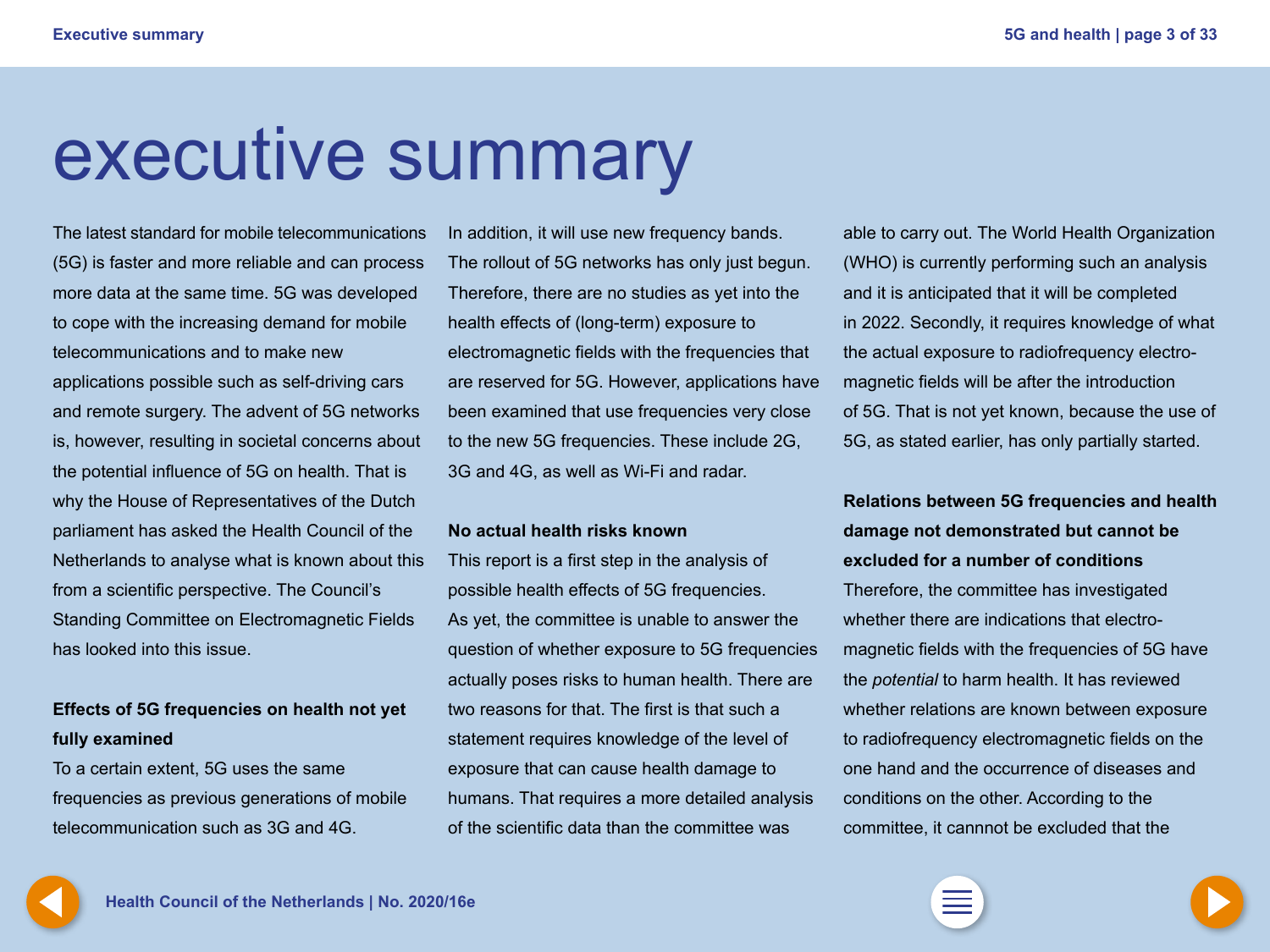<span id="page-3-0"></span>incidence of cancer, reduced male fertility, poor pregnancy outcomes and birth defects could be associated with exposure to radiofrequency electromagnetic fields. However, the committee deems the relation between exposure and these and other diseases or conditions neither proven nor probable.

The committee has also examined the possible relation between exposure to radiofrequency electromagnetic fields and changes in biological processes. It is probable that changes in electrical activity in the brain are associated with exposure, but it is not known whether that is favourable or unfavourable in health terms. For the majority of other biological processes it has neither been demonstrated nor is it probable that changes in them are associated with exposure to radiofrequency electromagnetic fields, although this cannot be excluded. Only for changes in the immune system and hormone levels, no relation was found. There has been almost no research into the effects of exposure to frequencies around 26 GHz.

#### **The committee's recommendations**

The committee has made four recommendations to Parliament.

1. Because the lower frequency bands for 5G (up to 3.5 GHz) have already been used for telecommunications applications and Wi-Fi for years without resulting in any proven adverse health effects, the committee sees no reason to stop or restrict the use of these frequency bands. It does however recommend that the exposure should be monitored before, during and after the rollout of the 5G systems. This will show to what extent exposure to radiofrequency electromagnetic fields changes as a result of the introduction of 5G and any long-term health risks can then be estimated better. The WHO analysis can also be used in estimating the risks.

- 2. The committee recommends doing more research:
	- epidemiological research into the relation between exposure to the 5G frequencies used and the incidence of cancer, reduced male fertility, poor pregnancy outcomes and birth defects. An ongoing international study into the use of mobile telephones, in which the Netherlands is participating, can play a role in this.
	- experimental research into the health effects of exposure to electromagnetic fields in the 26 GHz frequency band.
	- scenario studies to get a picture of the exposure of individuals as a result of wireless communications systems (3G, 4G and 5G).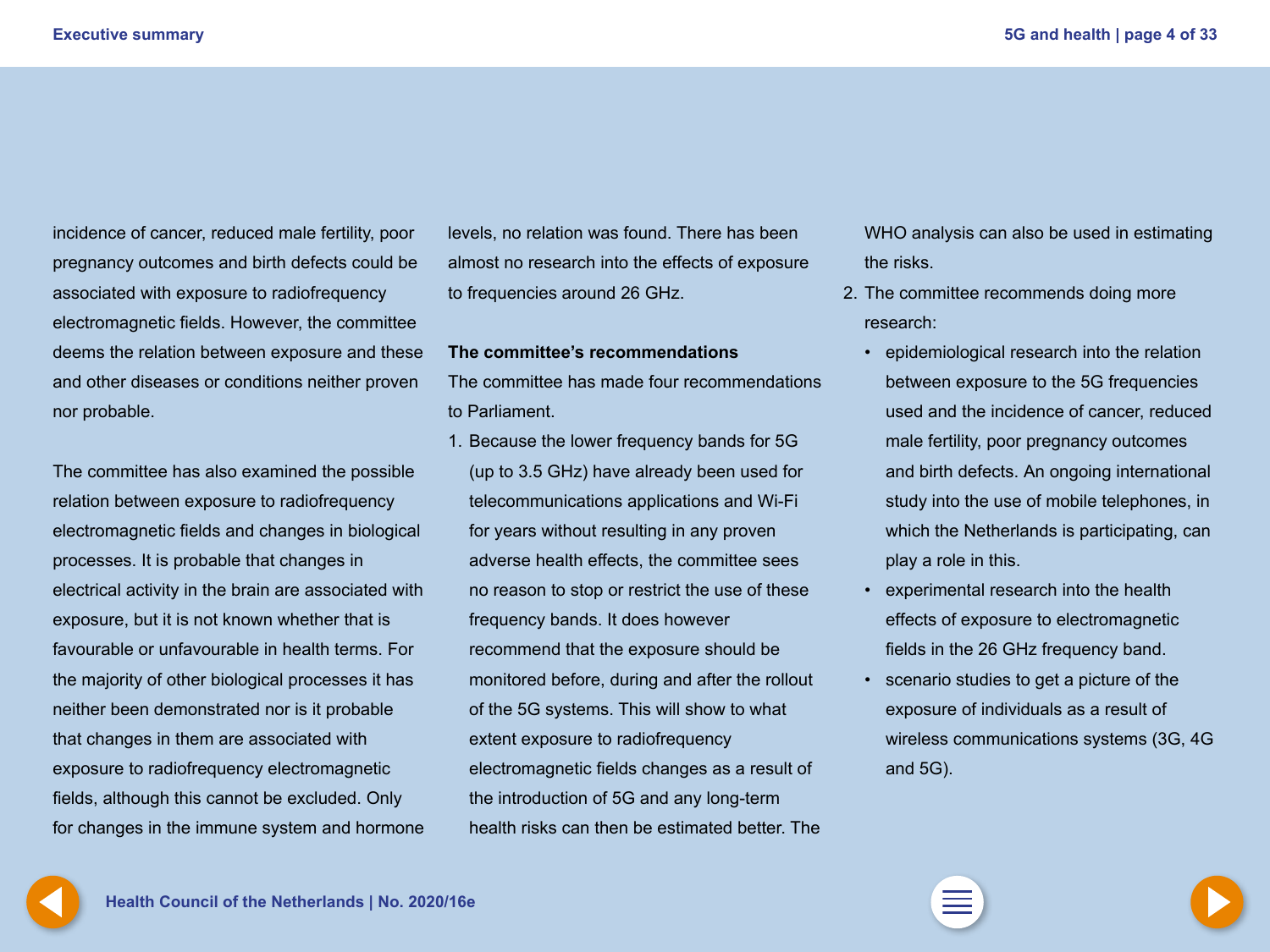- <span id="page-4-0"></span>3. The committee recommends not to use the 26 GHz frequency band for 5G for as long as the potential health risks have not been investigated.
- 4. Finally, the committee recommends using the latest guidelines from the International Commission on Non-Ionizing Radiation Protection (ICNIRP) as the basis for exposure policy in the Netherlands. Because it cannot be excluded that exposure under the latest ICNIRP standards also has the potential to affect health, the committee recommends to take a cautious approach and keep exposures as low as reasonably achievable.



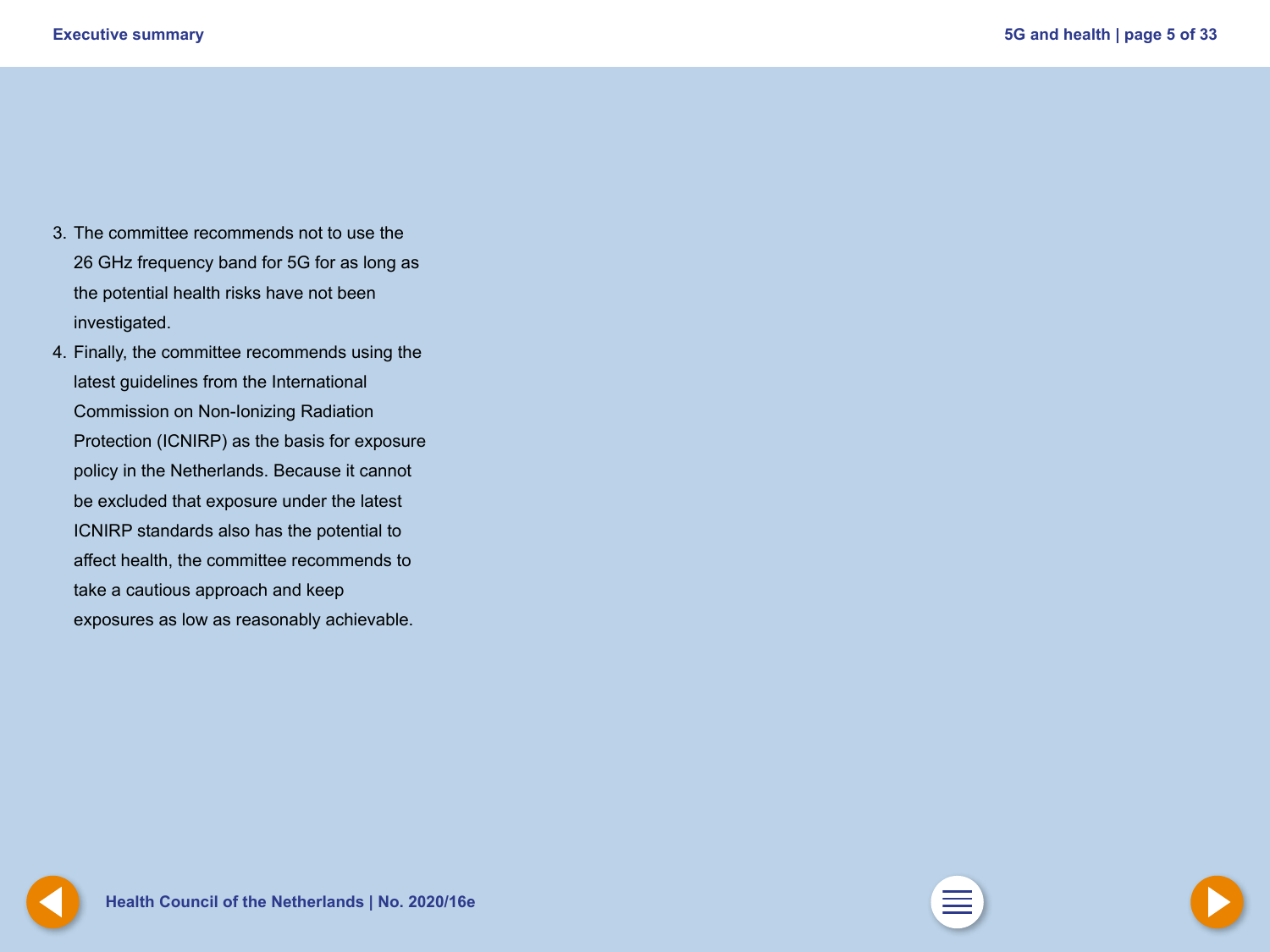# <span id="page-5-0"></span>01 introduction



**Health Council of the Netherlands | No. [2](#page-1-0)020/16e** 



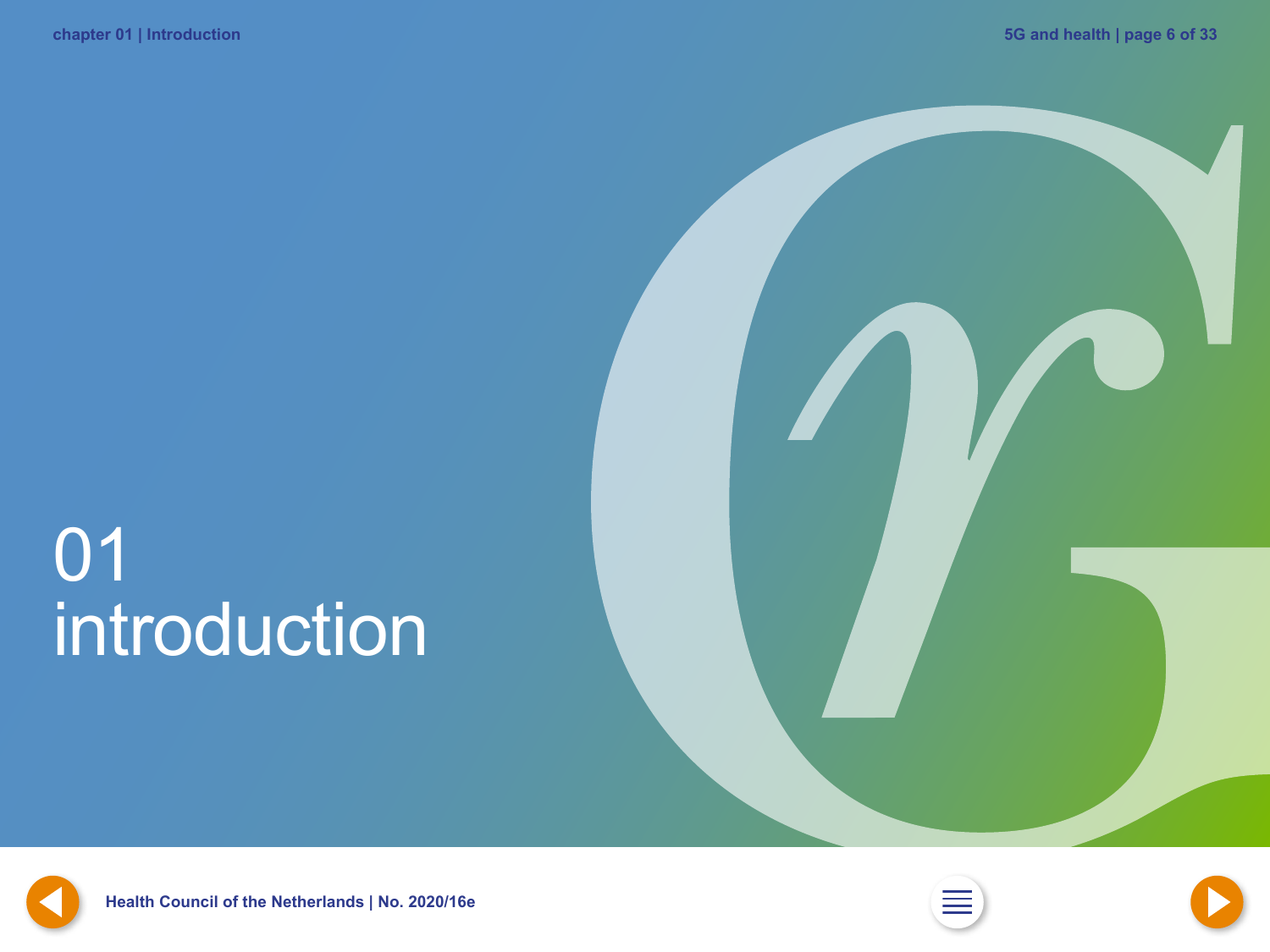### <span id="page-6-0"></span>**1.1 Motive and request for advice**

The influence that electromagnetic fields have on health has been an issue for decades, for instance because of the growth in mobile telephony and other forms of wireless telecommunication. Now that 5G networks are being rolled out, society is worried about the possible health effects of exposure to '5G radiation'. As a result of that, the House of Representatives of the Dutch parliament asked the Health Council in November 2019 for advice about the possible health risks of exposure to electromagnetic fields with frequencies that will be used by 5G communication systems. The president of the Council asked the Standing Committee on Electromagnetic Fields to draw up that advice. The composition of the committee is given at the end of this advisory report; the request for advice (in Dutch) can be found on [www.healthcouncil.nl.](http://www.healthcouncil.nl)

The House of Representatives specifically asked the Health Council:

- to give an overview and assessment of the national and international studies that have been published on the possible health risks of 5G, as a supplement to earlier publications and advisory reports in this area;
- to assess to which extent the current public health standards in this area are based on the latest scientific understandings.

#### **1.2 Methodology**

#### **1.2.1 Literature research**

*Relations with diseases, conditions and biological processes* The committee has analysed data from studies into the relation between health outcomes and exposure to electromagnetic fields in three frequency bands covering the frequencies that are going to be used by 5G:

- 700 MHz to 2200 MHz;
- 2.2 GHz (= 2200 MHz) to 5.0 GHz;
- 20 GHz to 40 GHz.

Studies into heating effects in the body or body parts that can occur upon exposure above the current limits (see Section 1.4) and that have previously been scientifically demonstrated to exist, have been excluded, as have studies into therapeutic effects of radiofrequency electromagnetic fields.

When analysing the data, the committee has made a distinction between diseases and conditions on the one hand and biological processes on the other.

*Review by the WHO and reports by SSM as the basis* The committee has used a draft literature review by the World Health Organization (WHO) on the effects of radiofrequency electromagnetic

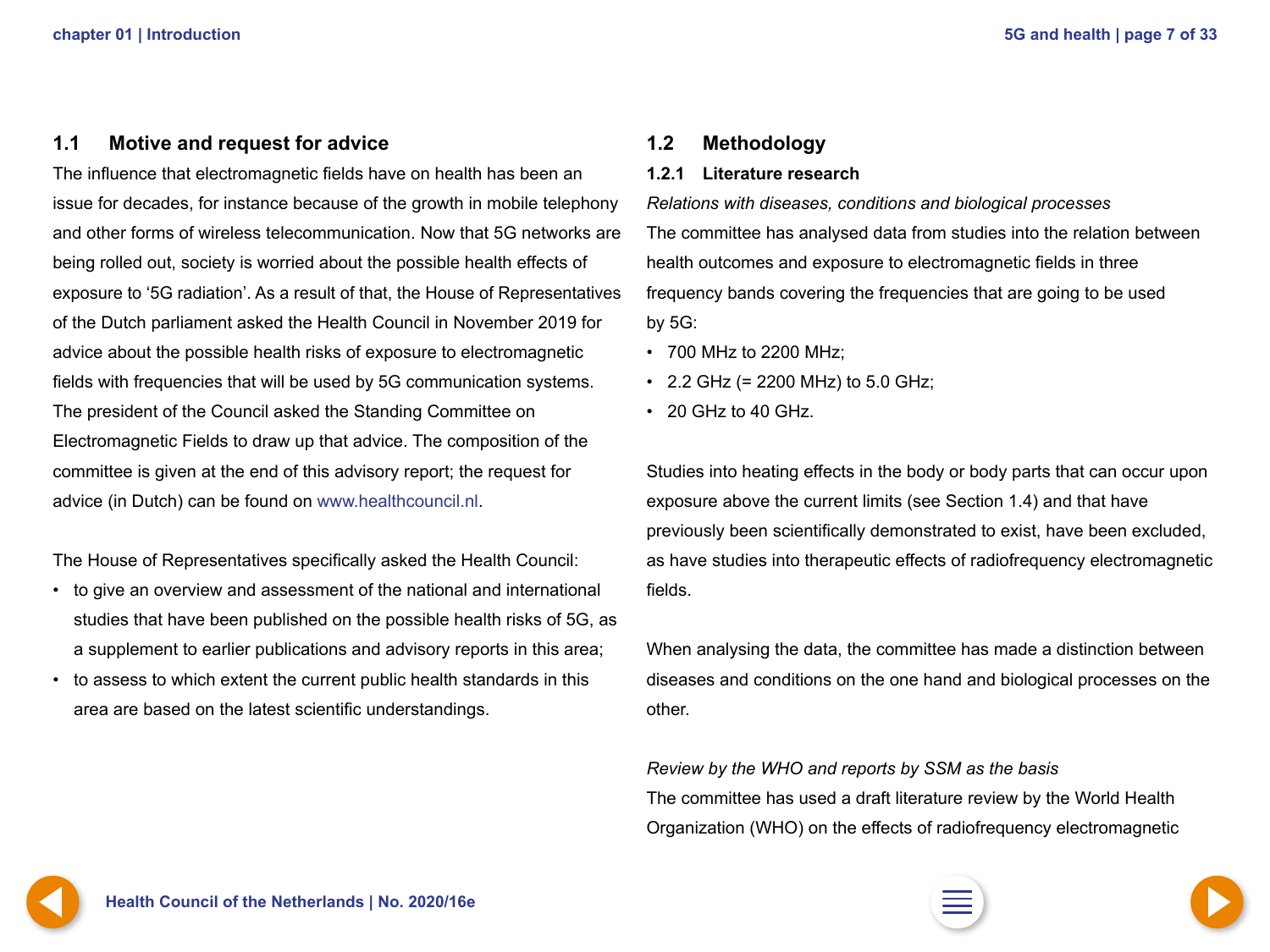<span id="page-7-0"></span>fields (with frequencies between 100 kHz and 300 GHz). This draft was published in October 2014 to solicit comments and additions.1 A finalised version has not yet been published. The WHO review includes data from approximately 1992 onwards. In addition, recent annual reports by the Swedish radiation protection organisation (SSM) have been used as a source.<sup>2-5</sup> To obtain the most recent data that has not been included in earlier advisory reports of the Health Council or in the reports by the WHO and SSM, the committee searched the scientific literature.

For frequencies between 700 MHz and 5 GHz, the committee has searched for data that supplement the information that the Health Council has reported on in earlier advisory reports. For the frequency band around 26 GHz, which the Health Council has not previously reported on, the committee looked for studies into health changes relating to frequencies between 20 and 40 GHz. In that frequency range, the only studies available are epidemiological studies looking into occupational exposure to radar. Fields with these frequencies do not penetrate the body any further than the skin.

The analyses by the WHO and SSM only include studies that meet quality criteria that were set in advance. Studies with scientific shortcomings (such as the absence of proper characterisation of the exposure in experimental research) have been excluded. For the more recent studies, which appeared after the reports by the WHO and SSM, the committee

adopted the criteria set by the WHO and SSM to determine whether or not to include the studies in its analysis.

The background document to this advisory report, which is also published on [www.healthcouncil.nl](http://www.healthcouncil.nl), includes the committee's search strategies and the WHO's quality criteria. Additionally, overviews of all the studies have been included. Where studies have been excluded from the analysis, the reason for their exclusion is also stated.

*Epidemiological studies and experimental research in humans and animals* For this report, the committee has analysed data from epidemiological research and experimental research in humans or laboratory animals. The committee has not included in vitro research (studies of cultured cells). The committee discusses the types of research used in Chapter 3.

## **1.2.2 Scope of the conclusions: health risk versus the potential to cause harm**

In this advisory report, the committee does not make any statement about the actual occurrence of health damage after exposure to 5G. The committee only makes statements about the *potential* for radiofrequency electromagnetic fields to cause adverse health effects.

When determining a possible relationship between exposure to a specific factor – in this case, radiofrequency electromagnetic fields – and changes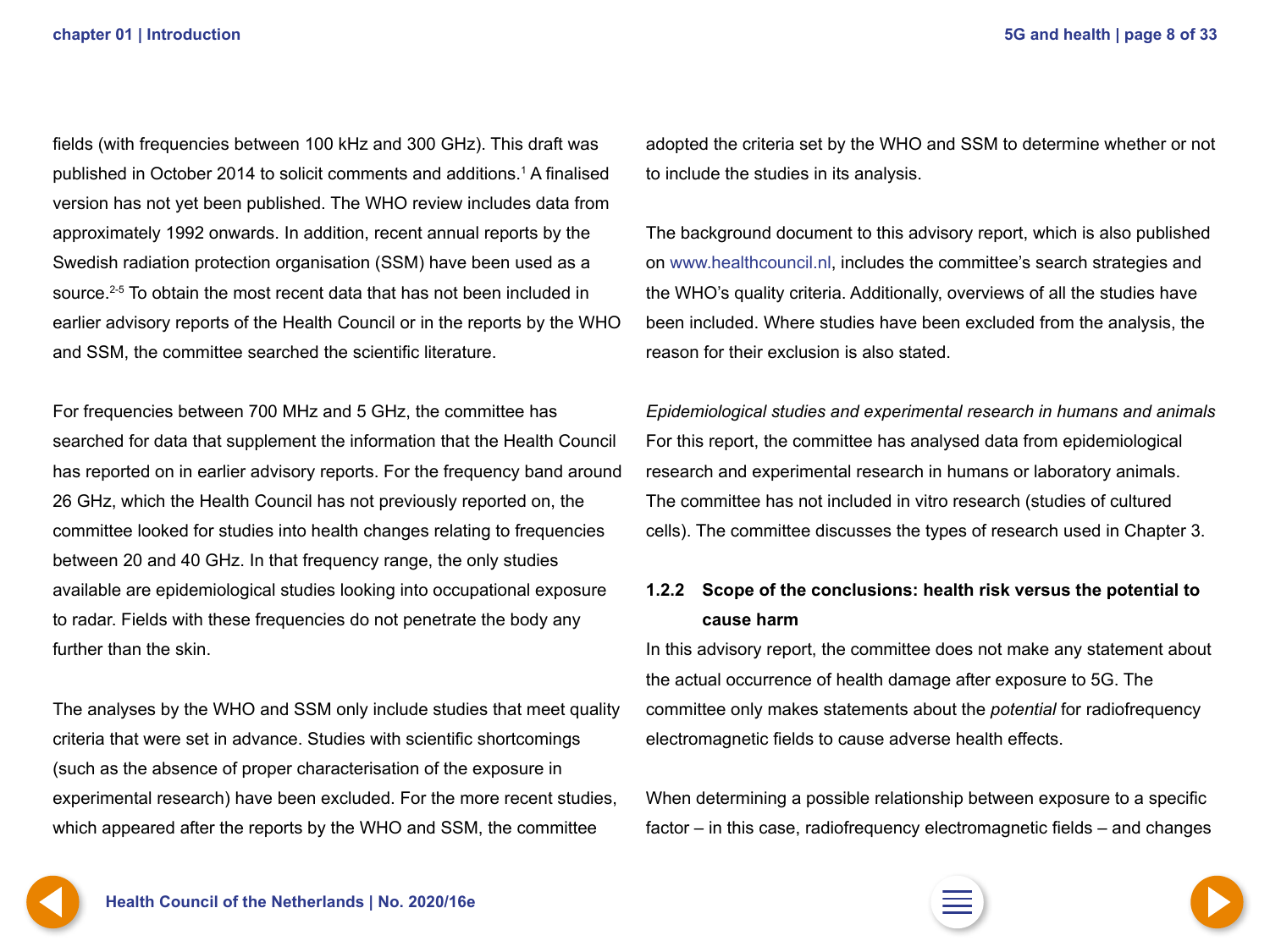<span id="page-8-0"></span>in health, it is important to distinguish between the *risk* (the probability that a given exposure to the factor actually causes adverse health effects) and the *hazard* (the intrinsic characteristic of a factor that gives it the *potential* to cause harm). The conclusions that the committee draws in this report are only about the *hazard*, i.e. the potential to cause harm. To be able to make statements about health risks, first of all knowledge is needed of the relationship between exposure and effects, and also data is needed about the anticipated levels of exposure for individuals. The committee has not been able to investigate what levels of exposure cause adverse health effects or whether there may be a threshold value beneath which no harm occurs. To answer these questions, a thorough analysis of the available data is needed. Such analysis is currently being performed by the World Health Organization (WHO) and the results are expected in 2022. Furthermore, it is not yet known what the levels of exposure for individuals will be when the 5G systems are operational.

In this report, the committee has focused solely on health damage that is a direct consequence of exposure to radiofrequency electromagnetic fields: what does exposure do to the human body? The committee has not looked at other consequences of the use of mobile telecommunications devices, such as the increased risk of traffic accidents resulting from the use of mobile phones while driving vehicles, or people becoming addicted to using mobile phones, nor has it looked at therapeutic effects (such as electrotherapy). It is also possible that electromagnetic fields can affect

the living environment, for example affecting plants and animals. If the environment that people live in were to be adversely affected in some way, this could indirectly have adverse effects on their health. Such effects are also outside the scope of this report.

### **1.3 Earlier recommendations by the Health Council**

The Health Council has previously published reports about health risks resulting from exposure to radiofrequency electromagnetic fields in mobile telephony, in particular about the incidence of cancer. $6-11$  Those reports combine data on the various frequencies currently used for 2G, 3G and 4G, which range from around 800 MHz to around 2100 MHz. The key conclusion of the most recent report is that no association has been proven between long-term and frequent use of mobile phones and an elevated risk of tumours in the brain or the head and neck area, but that such a link can also not be excluded.<sup>8</sup>

The conclusions from those earlier reports are also relevant for 5G as far as the frequency bands around 700, 1400, 1800 and 2100 MHz are concerned. For the current report, the committee searched for recent scientific literature in order to update the data on exposure to radiofrequency electromagnetic fields and cancer. Unlike for the earlier reports, it did not limit the search to mobile phones as the source of exposure or to tumours of the brain and head and neck area as the effect,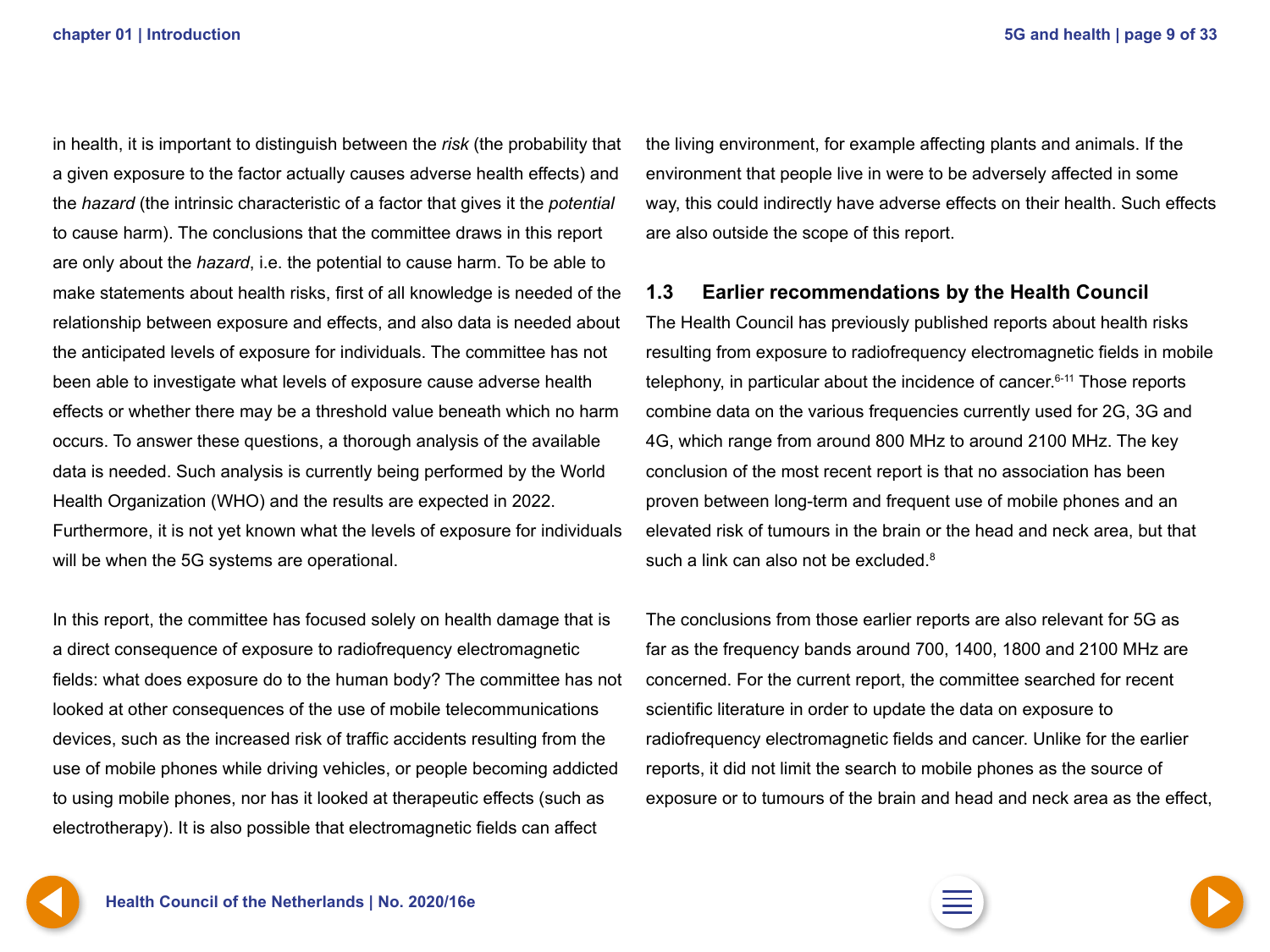<span id="page-9-0"></span>instead taking account of all sources of exposure to radiofrequency electromagnetic fields and all types of cancer.

The Health Council has not previously reported on the middle frequency band that is going to be used for 5G (3.5 GHz). This frequency is between the two frequency bands used by Wi-Fi (2.40-2.48 and 5.1-5.7 GHz). Investigations of the effects of Wi-Fi are therefore also relevant for 3.5 GHz. The Council has reported about Wi-Fi in the report *Influence of radiofrequency telecommunication signals on children's brains*. 12 That report concluded that the relatively limited available data does not indicate that there are effects on the development of the brain or on health when children are exposed to radiofrequency electromagnetic fields such as those produced by mobile phones, mobile telephone masts or Wi-Fi facilities.

The Health Council has not previously reported on the highest frequency band (26 GHz) that is going to be used by 5G. Because some radar systems also use frequencies of roughly 26 GHz (for instance 24 GHz is one of the frequencies used by police radar speed traps), the committee has made an inventory of studies looking into people who work with or in the vicinity of such systems.

#### **1.4 Current exposure limits and government policy**

Restriction of exposure to radiofrequency electromagnetic fields in the Netherlands is handled by the adoption of exposure limits that are then enforced by Radiocommunications Agency Netherlands. The exposure limits used for the general population are based on a recommendation made by the European Commission in 1999.<sup>13</sup> That recommendation uses the guidelines published in 1998 by the International Commission on Non-Ionizing Radiation Protection (ICNIRP).14 ICNIRP has recently published new guidelines for exposure to radiofrequency electromagnetic fields that are based on an analysis of all currently available scientific information.15 In this process, ICNIRP used the same WHO and SSM reports as the committee.1-5 The ICNIRP guidelines aim at preventing excessive heating of the body or parts thereof. This is because ICNIRP states in the most recent guidelines (as in the guidelines from 1998) that the only harmful effects that have been scientifically substantiated are those that are a direct consequence of heating of the entire body or body parts by radiofrequency electromagnetic fields.

The Netherlands authorities have designated the frequencies at which 5G is going to operate 'technology neutral', in other words they are being made available without imposing requirements on products or services as long as the producers and providers of services ensure that the exposure limits are not exceeded.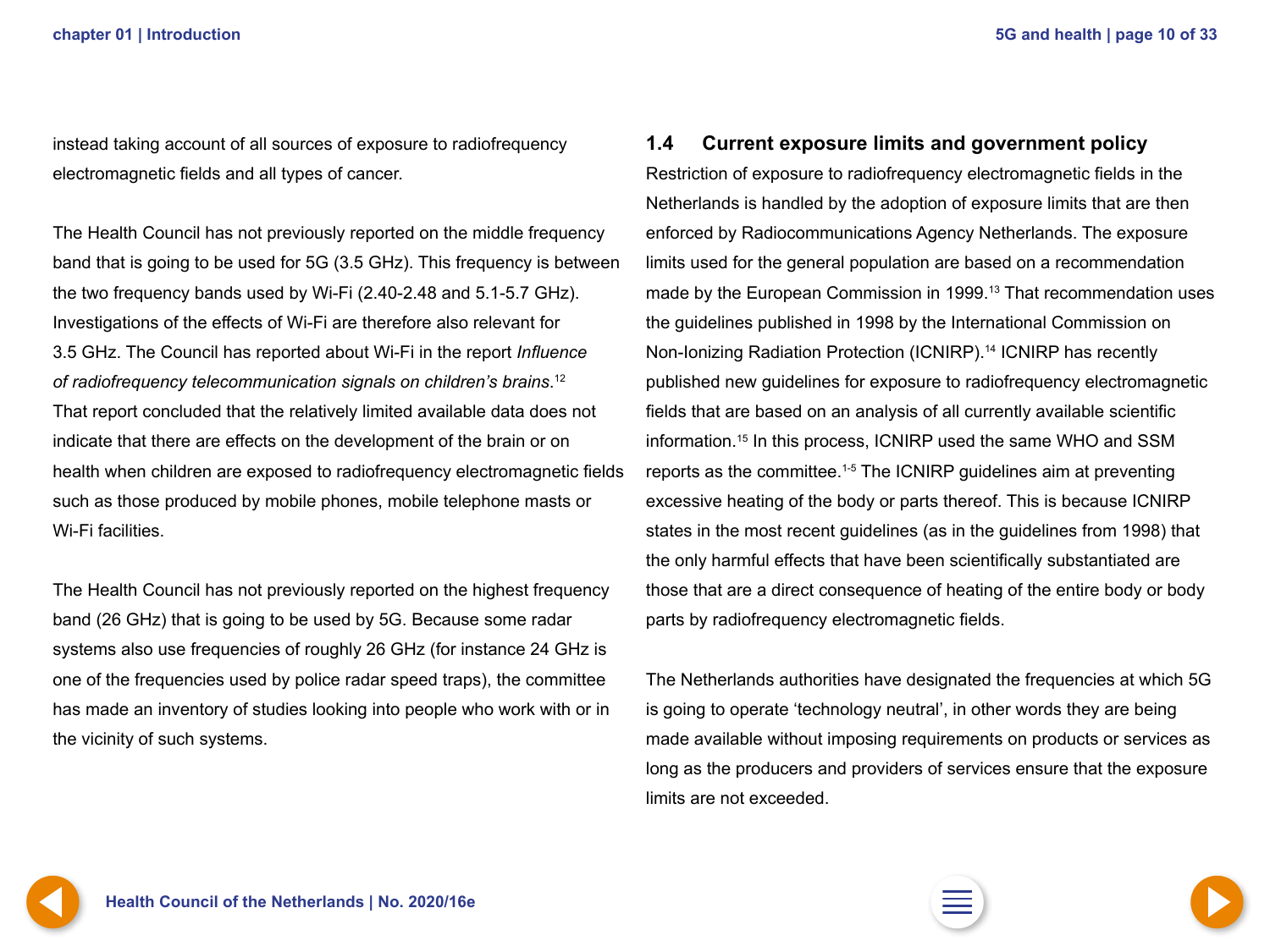### <span id="page-10-0"></span>**1.5 Reading guide**

Chapter 2 contains background information about 5G. Chapter 3 gives the results of the committee's analysis of the research looking into a relationship between exposure to radiofrequency fields and the occurrence of diseases and conditions and of changes in biological processes. The committee formulates its conclusions in Chapter 4, making various recommendations.

With this report comes a background document (which is also published on [www.healthcouncil.nl](http://www.healthcouncil.nl)), giving the methodological justification, the WHO quality criteria, an overview of the literature that was found and the associations (for epidemiological studies) and effects mentioned therein (for experimental research), plus an overview of the studies that were excluded along with the reasons for their exclusion.



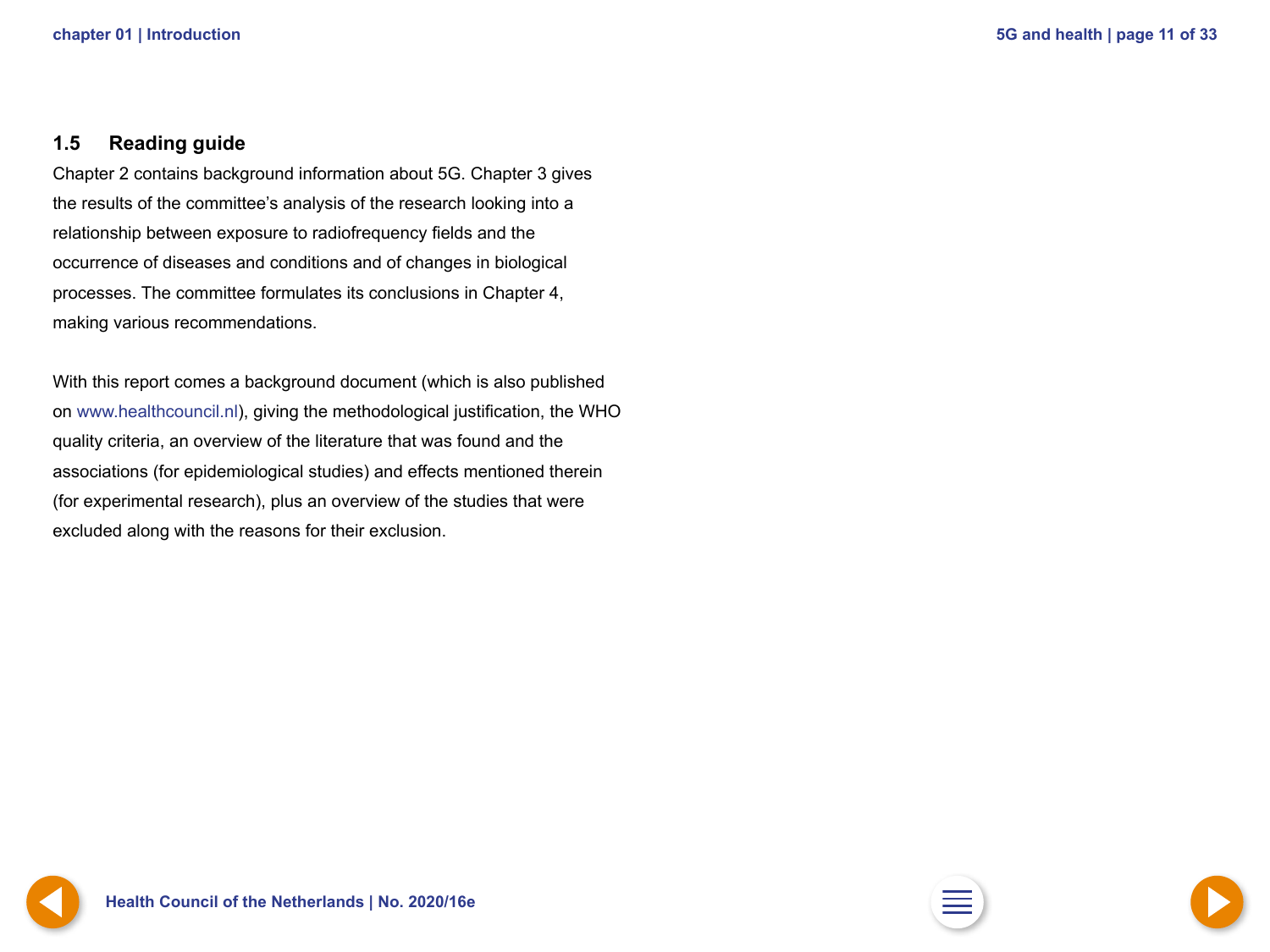# <span id="page-11-0"></span>02 about 5G





**[11](#page-10-0) Health Council of the Netherlands | No. 2020/16e [2](#page-1-0) [13](#page-12-0)**



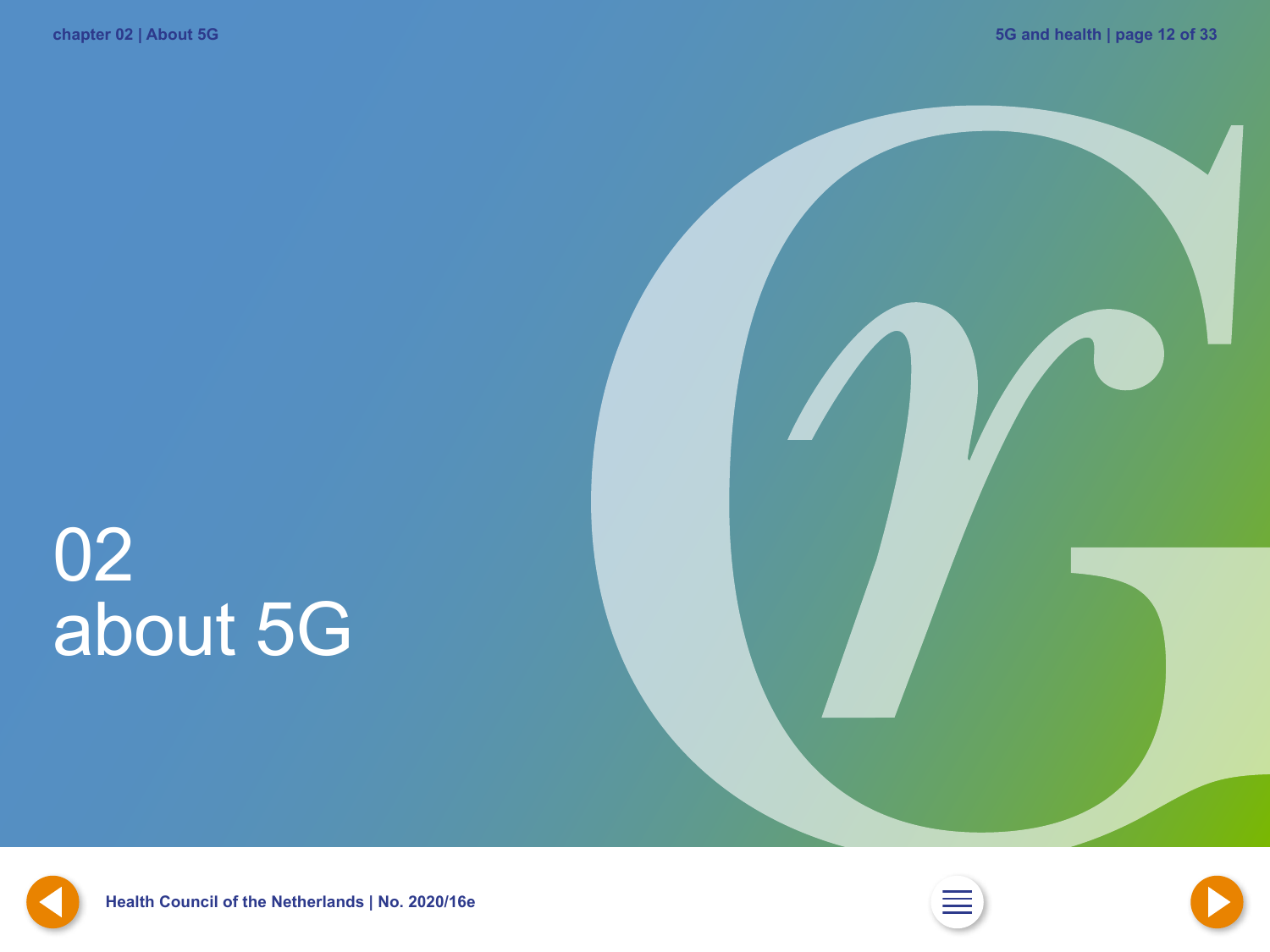<span id="page-12-0"></span>5G is the new standard for wireless communication, with the key improvements being the higher capacity and more rapid data transfer. 5G makes more applications possible than just mobile telecommunication. On top of the higher capacity, 5G will in the longer term be utilising higher frequencies than those currently being used. 5G also uses not only the usual omnidirectional antennas, but also antennas that can transmit more focused bundles. Exactly what that means for the extent to which people will be exposed is not yet known.

#### **2.1 Generations of mobile telecomunication**

The fifth generation of mobile telecommunication, or 5G for short, is a further development based on earlier generations. The 'language' (the protocol) used for communication between the components is different for each new generation. 1G was an analogue system that could only be used for voice communication. 2G was a digital system (GSM). This made it possible to send text messages as well and the sound quality was improved. 3G (UMTS) was the first to provide the possibility of data exchange, allowing the smartphone to be developed. The speed of data exchange was increased with 4G.

In each successive generation, the information transfer rate (voice and data) increased, as did the capacity, thanks to the use of other frequencies. This meant that increasing numbers of people were able to transfer more and more data at the same time. Because demand keeps increasing and because technological developments require rapid data exchange, the existing telecommunication systems are being developed further. Examples of technological developments are self-driving cars, remote surgery and the use of drones to monitor the condition of agricultural crops.

## **2.2 Frequency bands**

5G does not only use a different protocol to 3G and 4G: other frequencies will also be used, in addition to those that are already employed by the current generations of mobile telecommunications. Some of these new frequencies are lower and others higher than the frequencies used until now. The lower frequencies will be used for building the basic networks, whereas the higher frequencies make higher capacity and faster data transfer possible.

When the first 5G network came into use in the Netherlands on 28 April 2020, a frequency band was initially used that is also employed for 4G, namely the 1800 MHz band. The frequency bands for mobile telecommunication are in fact auctioned off as 'technology neutral', i.e. without demanding that they are to be utilised for a specific technology such as 4G or 5G. The frequency bands around 700, 1400 and 2100 MHz will also be used for wireless communication, after they have been auctioned off. In an even later stage, frequency bands around 3.5 GHz and 26 GHz are also going to be used.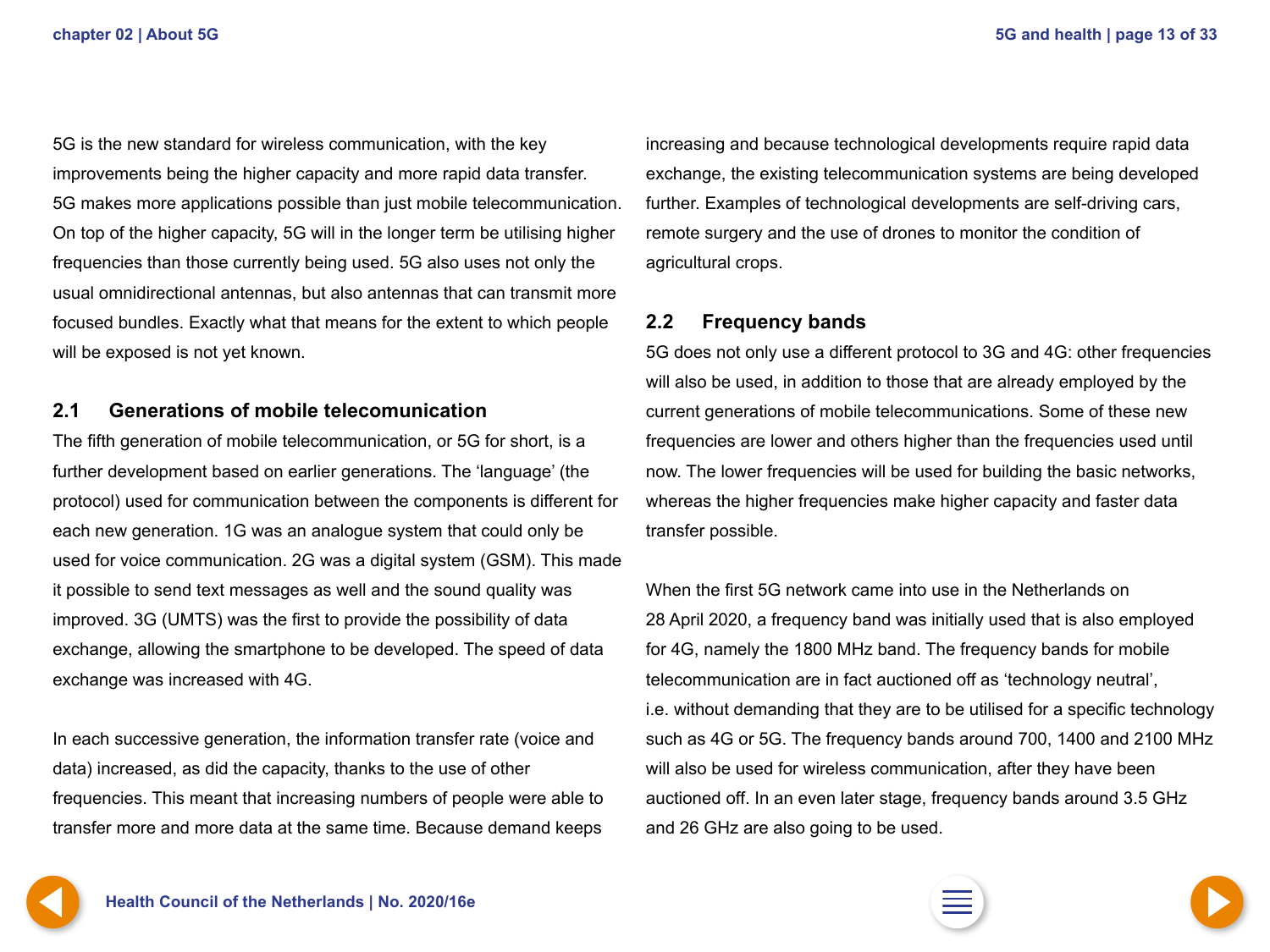<span id="page-13-0"></span>The 700 MHz band was until now used for applications other than telecommunication, such as wireless microphones and television (Digitenne). This band will be used for the basic structure of the 5G networks. It will be possible to modify some existing 3G and 4G base stations for this.

The frequency band around 1400 MHz was reserved for public broadcasting but has never been used. The frequency band around 2100 MHz is already being used for 3G and 4G telecommunication.

Use of the 3.5 GHz band will start later, in particular when the capacity of the network needs to increase. Until now, this frequency has been used by corporate networks and local broadband connections, as well as the ground station for the intelligence services in Burum. Its range is smaller than for 700 MHz: a base station using 3.5 GHz can cover a range of 100 to 150 metres because the signal will be blocked and reflected by buildings and vegetation at the level of the user. This band will therefore not only use the existing base stations, but also smaller antennas that can, for instance, be attached to street furniture items such as lampposts.

The frequency band around 26 GHz is currently used for microwave links, camera monitoring at railway stations and self-driving cars. This frequency band will not be used in the Netherlands for 5G in the short term. 26 GHz will in due course primarily serve to further expand the capacity of the network. The range of this frequency is even smaller than that of 3.5 GHz. Finally, the option of using even higher frequencies than 26 GHz for 5G is also being kept open.<sup>16,17</sup>

Exactly what frequencies are going to be used for 5G applications and with what type of antenna may vary depending on the provider and producer.

Figure 1 (see page 15) summarises the current use of the 5G frequencies (as described in Section 2.2) and shows which frequencies have been the subject of previous reports of the Health Council (described in Section 1.3).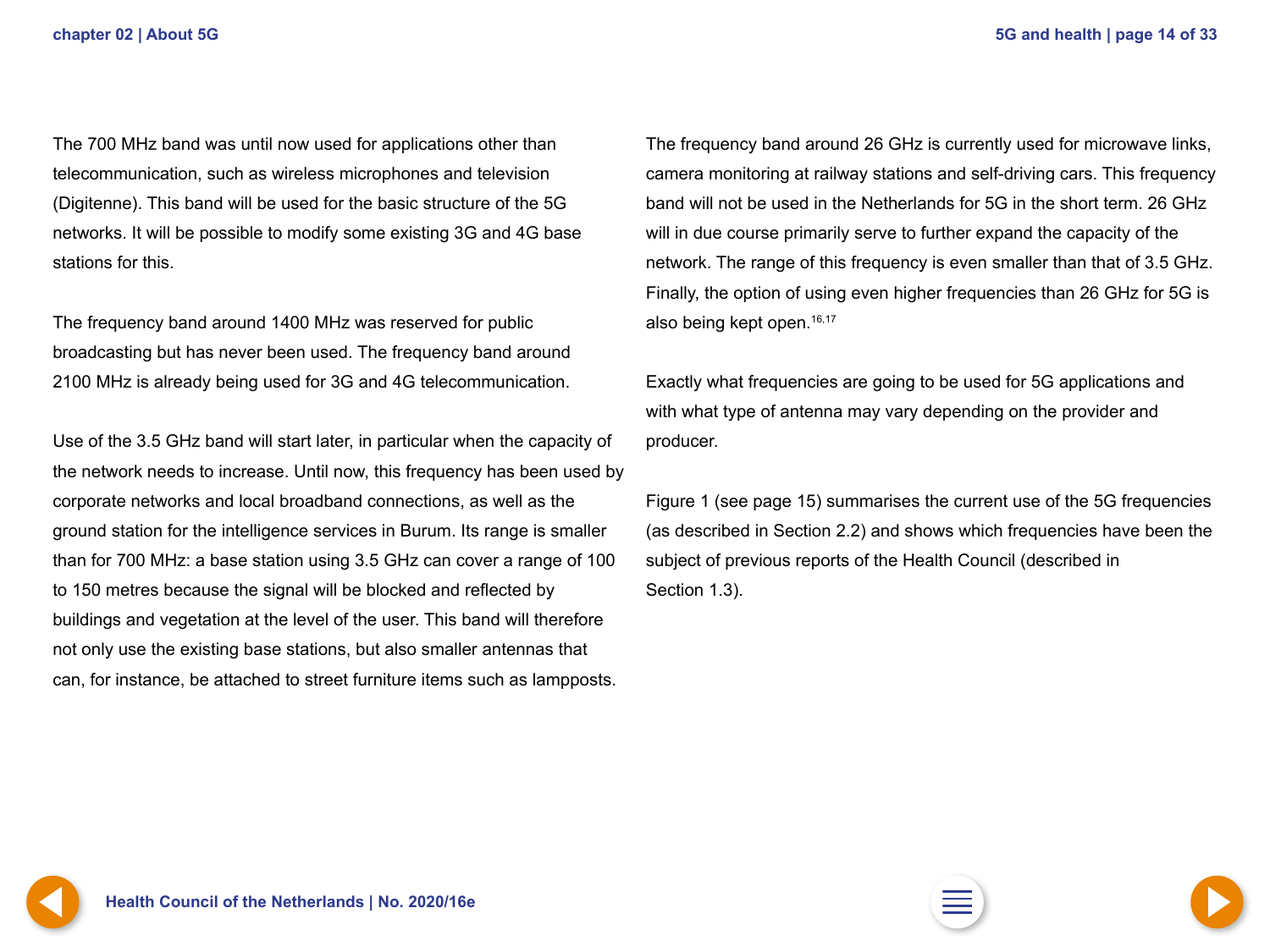<span id="page-14-0"></span>

|                                                                | 700, 1400 and 2100 MHz                                                                                                                                                                                      |                       | <b>3.5 GHz</b>                                                                                                                                                              |                  | 26 GHz                                                     |            |
|----------------------------------------------------------------|-------------------------------------------------------------------------------------------------------------------------------------------------------------------------------------------------------------|-----------------------|-----------------------------------------------------------------------------------------------------------------------------------------------------------------------------|------------------|------------------------------------------------------------|------------|
| Recent or current use of the<br>intended 5G frequency<br>bands | 700 MHz: includes wireless microphones                                                                                                                                                                      |                       | Company networks and local broadband                                                                                                                                        | $\frac{mm}{mm}$  | Radar (exempt from permits<br>in car bumpers, limited use) | $\bigcirc$ |
|                                                                | 1400 MHz: public broadcasting, but never used                                                                                                                                                               |                       | Satellite communications (from satellites to Earth)                                                                                                                         |                  | Microwave links                                            |            |
|                                                                | 2100 MHz: 3G and 4G                                                                                                                                                                                         |                       |                                                                                                                                                                             |                  |                                                            |            |
|                                                                | Between 700 and 2200 MHz:                                                                                                                                                                                   |                       | Between 2.2 and 5.0 GHz                                                                                                                                                     |                  | <b>Between 20 and 40 GHz</b>                               |            |
| Recent or current use of<br>similar frequency bands            | 800 MHz: 4G and before that for public broadcasting,<br>analogue TV and by the department of Defence                                                                                                        |                       | 2.45 GHz without permits<br>including microwave ovens                                                                                                                       | $ \mathbb{Z}^2 $ | Radar systems                                              |            |
|                                                                | 900 MHz: 2G, 3G, 4G and before that for analogue car phones                                                                                                                                                 |                       | 2.6 GHz: 4G                                                                                                                                                                 |                  | Police speed-trap radar<br>(including 24 GHz)              |            |
|                                                                | 1800 MHz: 4G                                                                                                                                                                                                |                       | 2.40 to 2.48 and 5.1 to 5.7 GHz: Wi-Fi                                                                                                                                      |                  | Microwave links                                            |            |
|                                                                |                                                                                                                                                                                                             |                       |                                                                                                                                                                             |                  | Satellite communications                                   |            |
| Health Council reports on<br>similar frequency bands           | The Health Council has published various reports up to 2016<br>about mobile phones and cancer. They combine data for<br>frequencies around 800 MHz and around 2100 MHz (2G, 3G)<br>and 4G). <sup>6-11</sup> | $\mathbf{E}_y$<br>اسا | The Health Council has reported about Wi-Fi in<br>2011 in the report titled Influence of<br>radiofrequency telecommunication signals on<br>children's brains. <sup>12</sup> | ミ                |                                                            |            |

**Figure 1.** Overview of the current use of 5G frequencies and relevant advisory reports by the Health Council of the Netherlands.



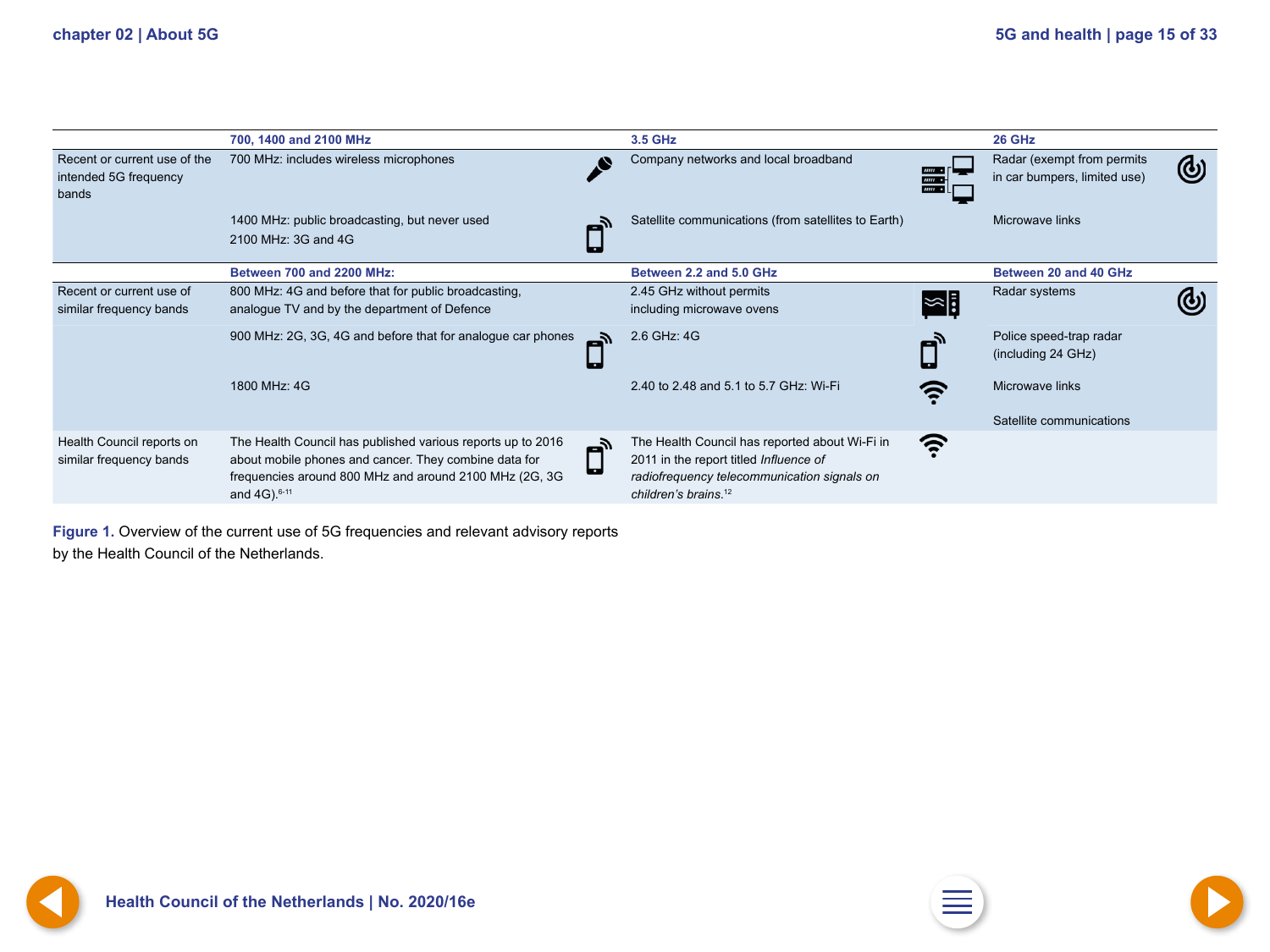#### <span id="page-15-0"></span>**2.3 Exposure**

A key technical development associated with the introduction of 5G is antenna technology that makes it possible to form beams. Current base stations transmit in three sectors that together create a full circle, with the main direction of the signal tilting a little bit downwards. As a result, part of the energy is unused. Everyone who is at the same distance from such a base station and with an unobstructed line of sight is exposed to electromagnetic fields to roughly the same extent, irrespective of whether their mobile device has a connection or not. In practice, there is often no unobstructed line of sight and screening and reflection also play a role in the final level of exposure. For 5G, some base stations will use beams that can be aimed at the mobile device of the user who wants the connection. The beam then follows the device as it moves; screening and reflection occur in this case as well. When it reaches the user, a beam like this can have a diameter of several metres. Users will additionally be exposed to the emissions from their own mobile phones as well, of course. All this means that exposure in the future will be more variable than in the current situation. Figure 2 on page 17 gives a greatly simplified representation of how the concept of 5G antennas differs from the current antennas.

What these characteristics of 5G mean for the exposure of individuals cannot be predicted at the moment, primarily because it is not possible to estimate the extent to which the number of antennas and data traffic will increase in the future due to the introduction of 5G. Because 5G will initially operate alongside the existing 3G and 4G systems, it is expected that the overall exposure per individual and for the population at large will increase at first, although this also depends on how the systems and antennas are switched on and off. The exposure could decrease when 3G is decommissioned. In addition, the changing way mobile phones are used is also important for the exposure of the individual. With 2G (GSM), the phone was mostly used for making phone calls and was then held close to the head. With 3G (UMTS) and 4G, for which the average output power of the phones is 100-200 times less than for GSM, there has been a shift towards using social media and online applications such as streaming movies, music and games. The phone is then held up to the head much less often and the exposure of the head is much lower as a result.

5G is not only intended for mobile telecommunication. Technological developments such as self-driving cars, remote surgery and the Internet of Things (communication between devices) will also use this high-speed network. This will result in an increase in data traffic and thereby potentially in higher exposure. Radiocommunications Agency Netherlands and the National Institute for Public Health and the Environment (RIVM) state in their report entitled *Verkenning van de blootstelling aan elektromagnetische velden afkomstig van 5G-systemen*18 (Exploration of the exposure to electromagnetic fields from 5G systems) that it is important to keep following the developments relating to exposure to 5G frequencies.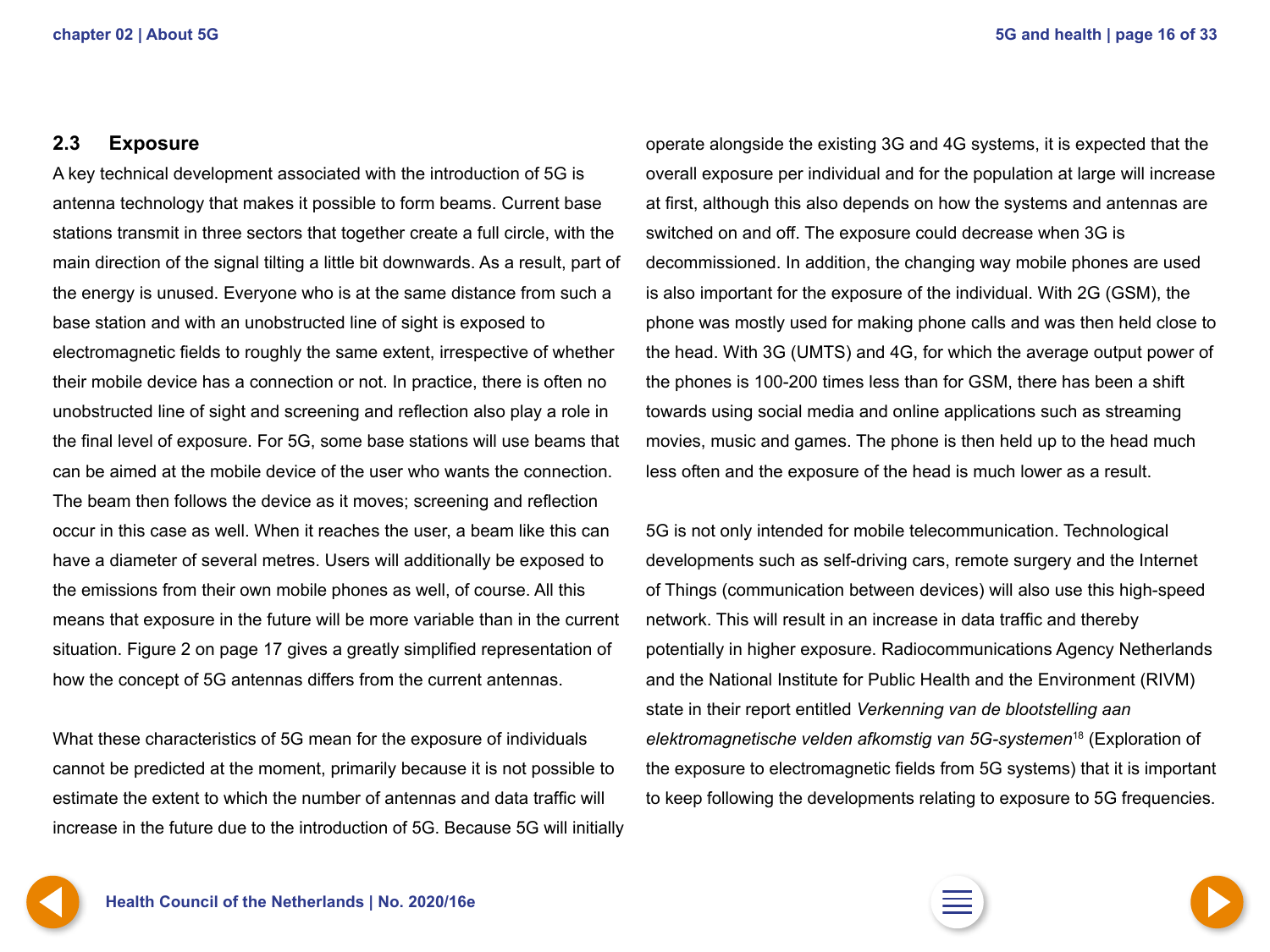#### <span id="page-16-0"></span>**The difference with current antennas is that 5G antennas aim beams at the user**



**Figure 2.** Difference between the transmission patterns of the current base stations and 5G base stations





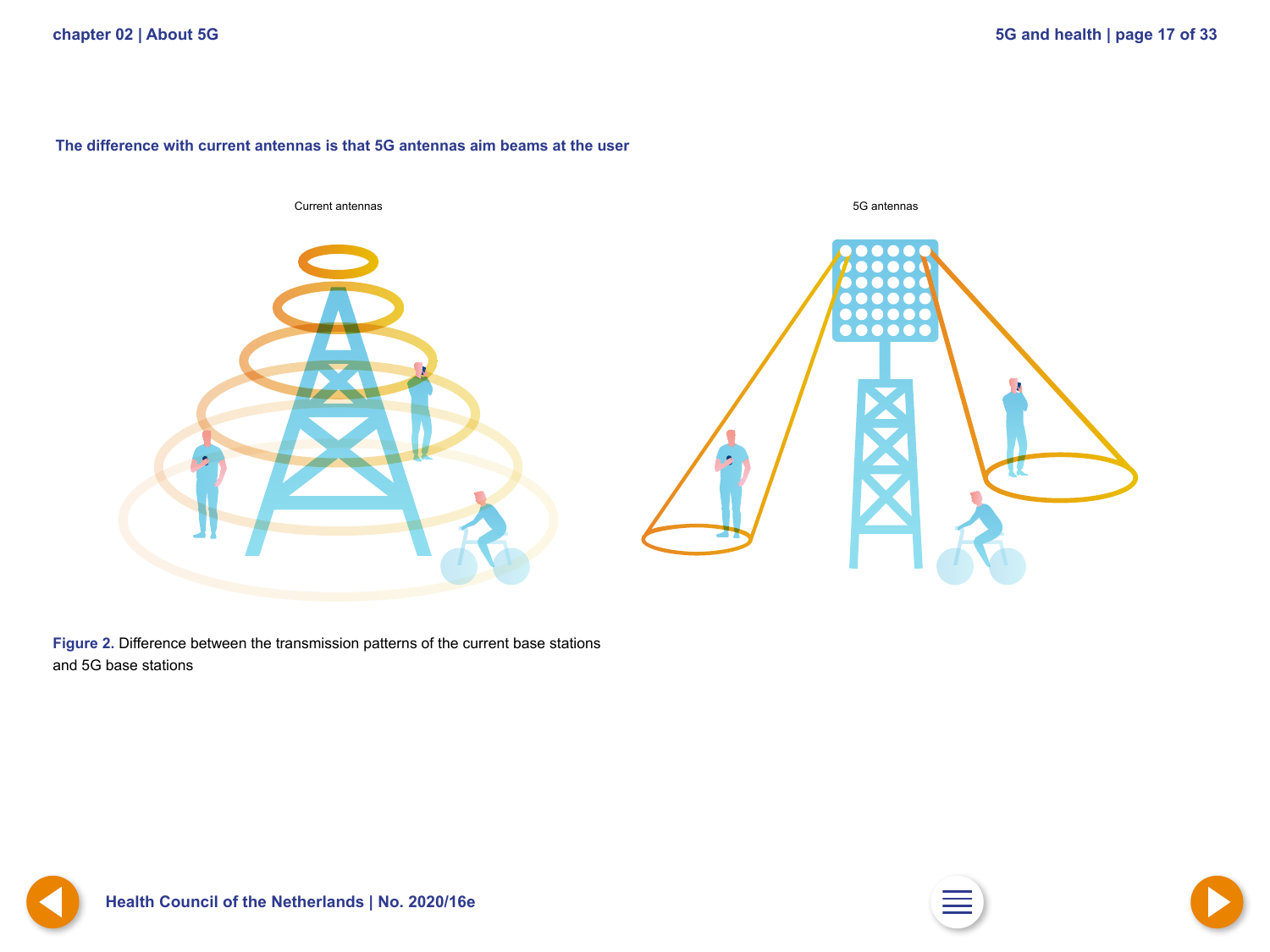# <span id="page-17-0"></span>03 studies into possible health damage from 5G



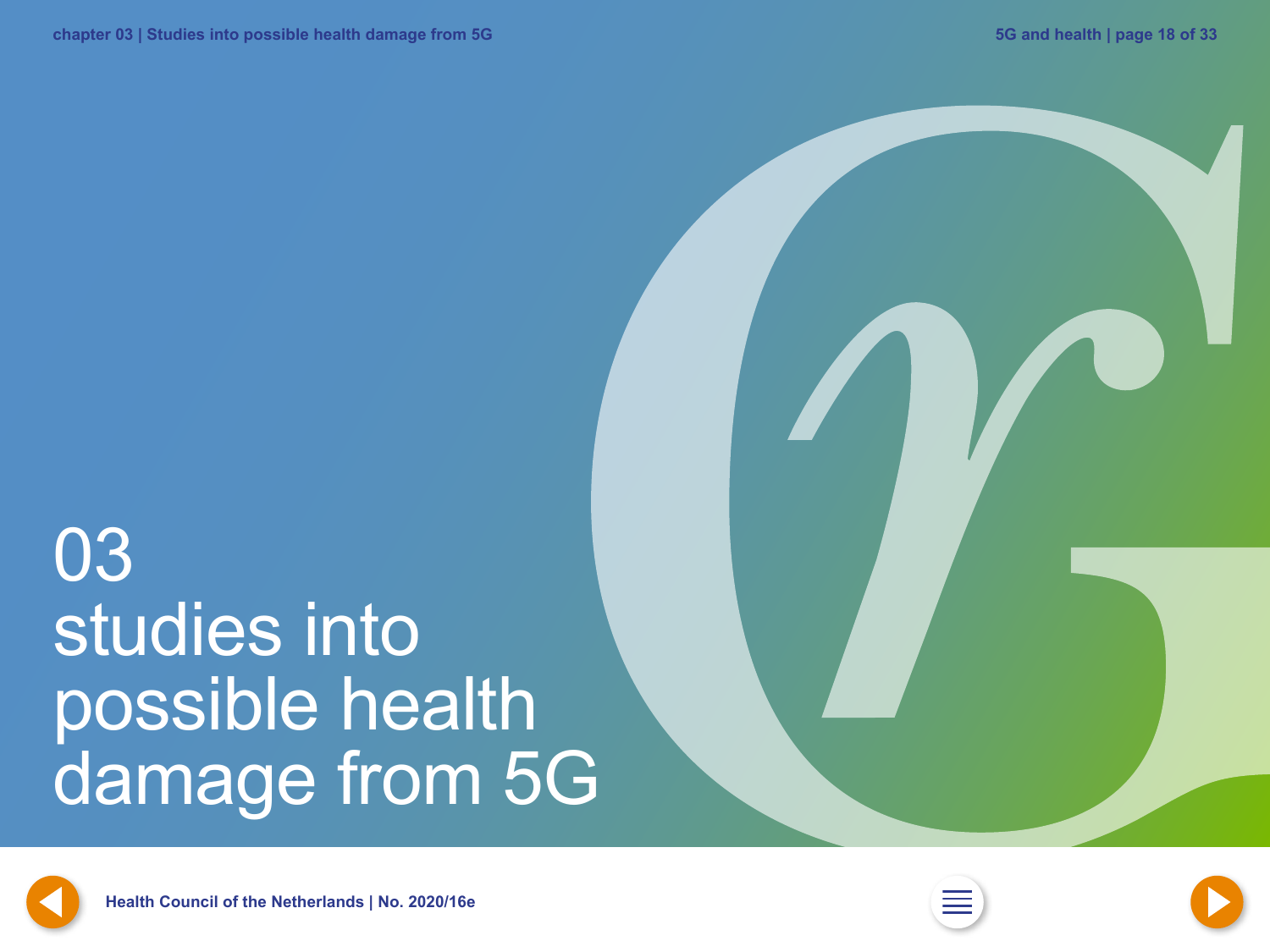<span id="page-18-0"></span>The committee has investigated whether electromagnetic fields with the frequencies that will be used for 5G have the *potential* to cause adverse health effects. A relationship with radiofrequency electromagnetic radiation is neither proven nor deemed probable for any of the diseases and conditions investigated. The committee has however classified relations with cancer, adverse effects on male fertility, adverse pregnancy outcomes and birth defects as 'possible'. In addition, it is probable that there is a relationship with electrical activity in the brain. It is not known whether that is favourable or unfavourable to health. For the majority of other biological processes it has neither been proven nor deemed probable that changes in them are related to exposure to radiofrequency electromagnetic fields, but the committee has classified this as 'possible'. Relations to changes in the immune system and hormone levels were not found. Virtually no data is available about the relationship between exposure to radiofrequency electromagnetic fields at frequencies of between 20 and 40 GHz and diseases, conditions and biological processes.

### **3.1 Weighing the scientific evidence**

The committee has analysed various types of studies for each of the diseases, conditions and biological processes for each frequency band and classified them according to the strength of the scientific evidence.

• *Epidemiological research* looks for *associations* within groups of people between the occurrence of diseases and exposure to certain factors: does a disease or condition occur after exposure to radiofrequency

electromagnetic fields, taking account of possible confounding factors? The benefits of epidemiological research are that it is carried out in humans and that long-term effects can be studied. Disadvantages are that there is no control of the circumstances of the exposure and that other factors can distort the results. Additionally, associations do not provide direct information about cause and effect.

• In *experimental research,* the circumstances of the exposure are controlled, allowing statements to be made about cause and effect. Such studies look at whether an effect occurs as a result of exposure to electromagnetic fields in the frequency range concerned. Experimental research can be done in both humans and animals. The disadvantages of research with human subjects are that it is in general only possible to work with a limited number of subjects, that the exposure can only occur for a short period and that only short-term effects can be studied. Furthermore, some things cannot be investigated with this type of research because there are limitations to what humans are allowed to be exposed to. Higher and longer exposures are possible in animal studies compared to experimental studies in humans, so that the effects of lengthy exposure and long-term effects can also be studied, making it possible to better investigate exposure-effect relations. The most important negative is that it is not known how well the results of animal experiments can be extrapolated to humans.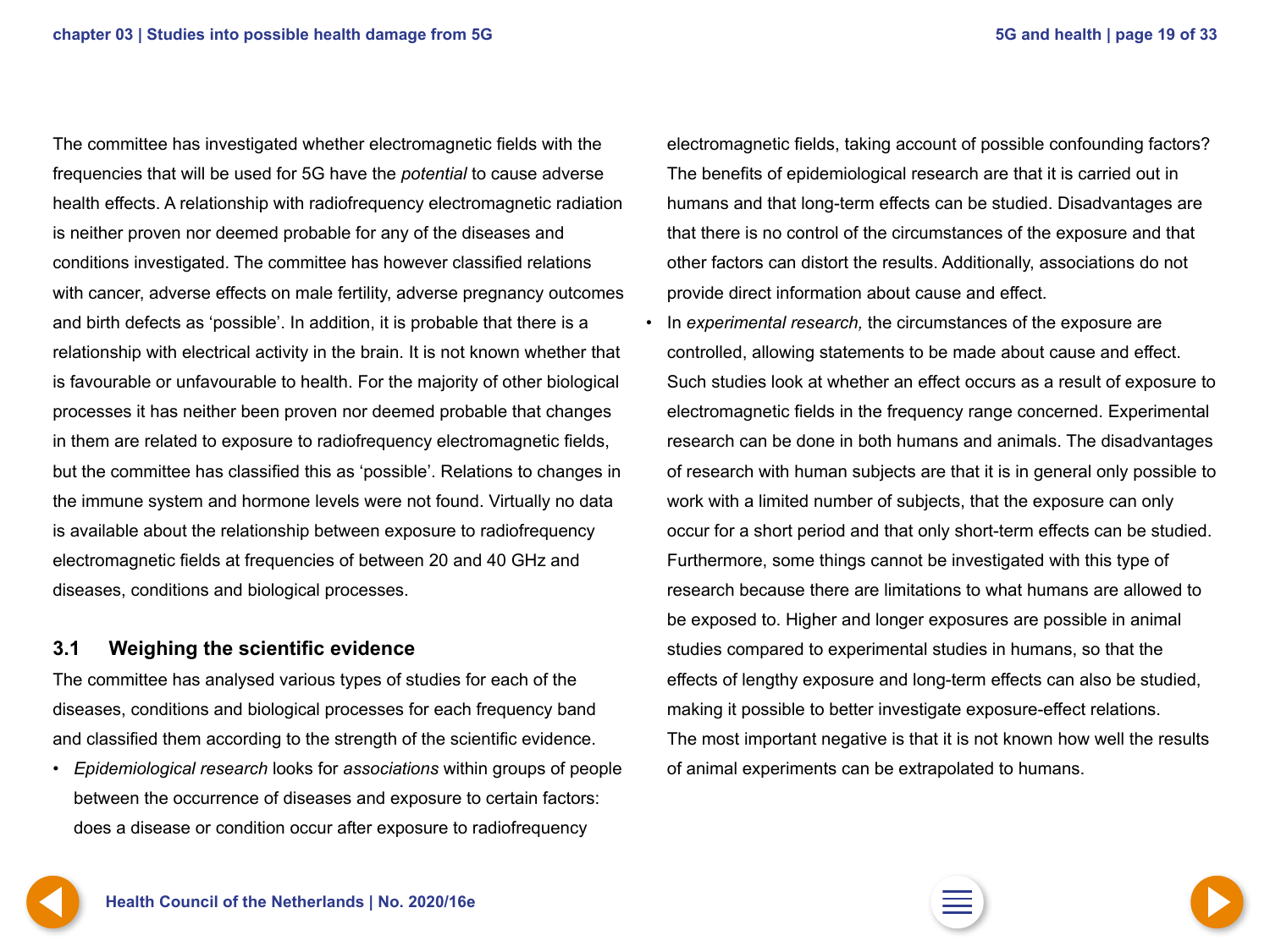<span id="page-19-0"></span>The classifications are based on the combined data from epidemiological and experimental studies, showing whether there is a relationship between exposure to radiofrequency electromagnetic fields and the occurrence of a disease or condition or changes in a biological process. In this report, relationship therefore means association or effect.

Table 1 gives an overview of the various classifications that the committee distinguishes for the strength of the scientific evidence.

#### **Hazard versus risk**

As stated earlier, all the associations and effects found in this report – and therefore the classifications too – are only referring to the hazard: the intrinsic characteristics of the radiofrequency electromagnetic fields that give them the potential to cause adverse health effects. They do not say anything about the actual health risks for the exposed population.

**Table 1.** Overview of the classifications for the strength of the scientific evidence for the potential to cause adverse health effects or changes in biological processes.

| <b>Classification</b>    | <b>Conditions</b>                                                                                                                                                                                                                                                                                                           |
|--------------------------|-----------------------------------------------------------------------------------------------------------------------------------------------------------------------------------------------------------------------------------------------------------------------------------------------------------------------------|
| No relations<br>found    | The vast majority of epidemiological studies show no associations and the vast<br>majority of experimental studies in both humans and laboratory animals show<br>no effects.                                                                                                                                                |
| Relation possible        | Some epidemiological studies show associations and/or some experimental<br>studies show effects. Epidemiological studies and experimental studies in humans<br>have a higher weight than animal studies. However, this classification can also be<br>assigned if only sufficient high-quality animal studies are available. |
| Relation probable        | The majority of epidemiological studies show associations and/or the majority of<br>experimental studies in humans show effects. If effects are only assessed as<br>probable in animal studies, the classification is Relation possible.                                                                                    |
| Relation<br>demonstrated | Associations were found in all or virtually all epidemiological studies and/or effects<br>were found in all or virtually all experimental studies in humans. If effects are only<br>seen in animal studies, the classification is Relation probable.                                                                        |
| No statement<br>possible | There are insufficient studies or the results of the studies assessed were<br>contradictory (both favourable and unfavourable effects were found).                                                                                                                                                                          |

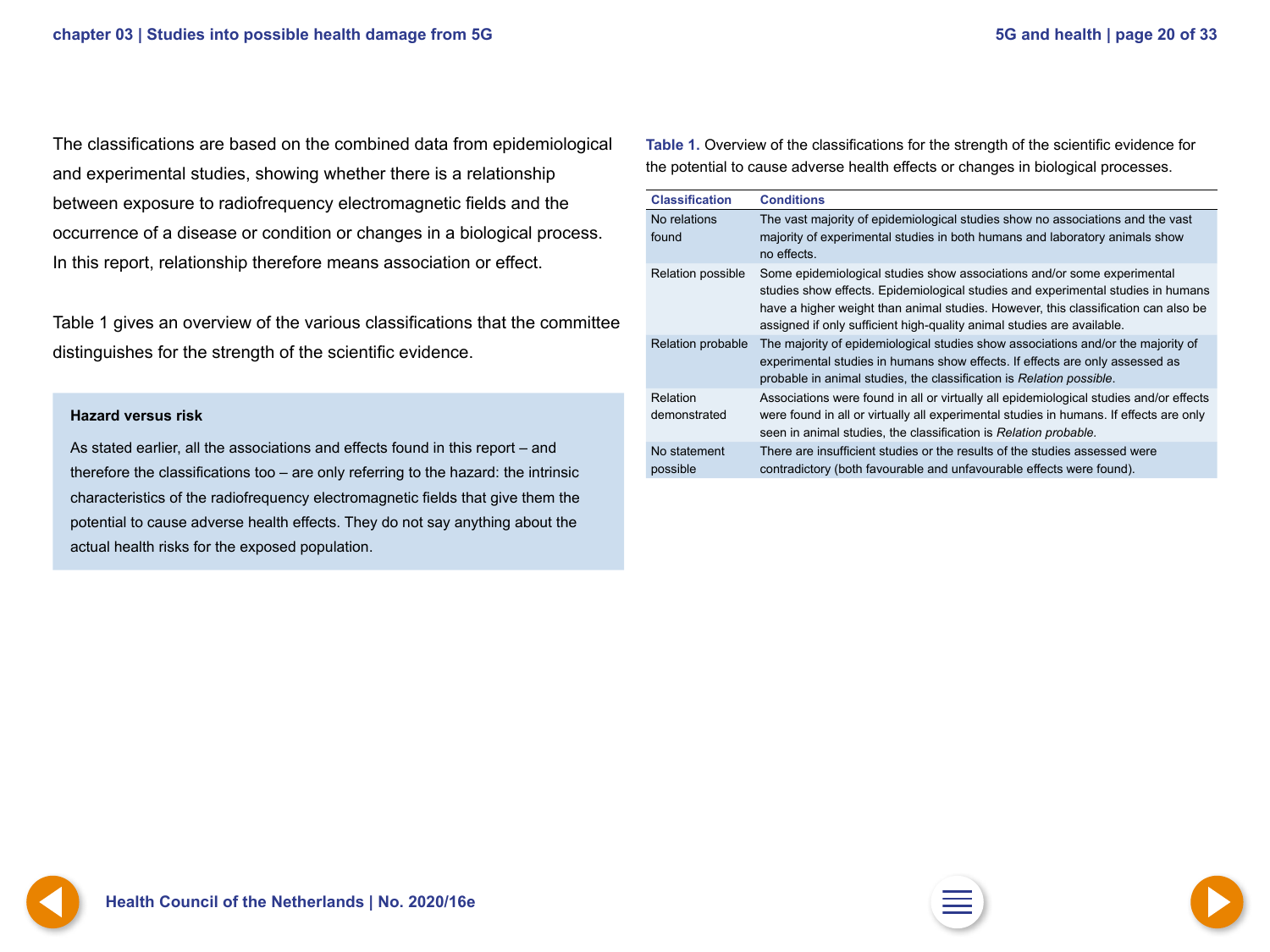### <span id="page-20-0"></span>**3.2 Reservations about the findings**

There are virtually no studies of possible relations between diseases, conditions or biological processes for the exact frequencies that 5G is going to use. The majority of studies have looked at frequencies in bands that are close to that of 5G and that are used e.g. for Wi-Fi, in addition to mobile telecommunication. For the frequency of 26 GHz, no experimental data is available. Because some radar systems also use frequencies of approximately 26 GHz (for instance 24 GHz is a frequency used by police radar speed traps), the committee has made an inventory of studies among people who work with or in the vicinity of such radar systems. Many of these studies cannot be used, however, because the radar systems used frequencies outside the range 20 to 40 GHz or because the studies did not state which radar systems or frequencies had been used.

The committee has not been able to investigate the levels of exposure at which associations or effects occurred. Neither has it been able to investigate whether there is a threshold value for the occurrence of the reported relations and whether and to what extent the relations become stronger as the exposure level increases. The WHO is currently carrying out an in-depth analysis of all relevant studies that will also address these questions. The results of that analysis are expected in 2022.

### **3.3 Findings about diseases and conditions**

The committee has split the data about diseases and conditions into eight categories. None of the diseases and conditions investigated was classified by the committee as having relations that were either proven or probable. The committee has however classified relations as 'possible' for cancer, male fertility, pregnancy outcomes and birth defects. The findings about effects on male fertility and on pregnancy outcomes and congenital defects are based largely on animal studies. The extent to which these can be extrapolated to humans is not known. For the frequency range 20-40 GHz, little scientific research (or sometimes none at all) has been carried out into the relations with various diseases or conditions, so the classification 'No statement possible' had to be given for these frequencies.

For each of the diseases or conditions investigated, the committee has listed in Table 2 how strong the scientific evidence is for the hazard – the potential to cause adverse health effects: is there any relation with exposure to electromagnetic fields? For cancer, Table 2 and the background document only list the publications that have appeared since 2015 and that were not included in the earlier reports; however, the classification does also take account of the studies that were assessed in, and the conclusions from those earlier reports.<sup>6-8</sup>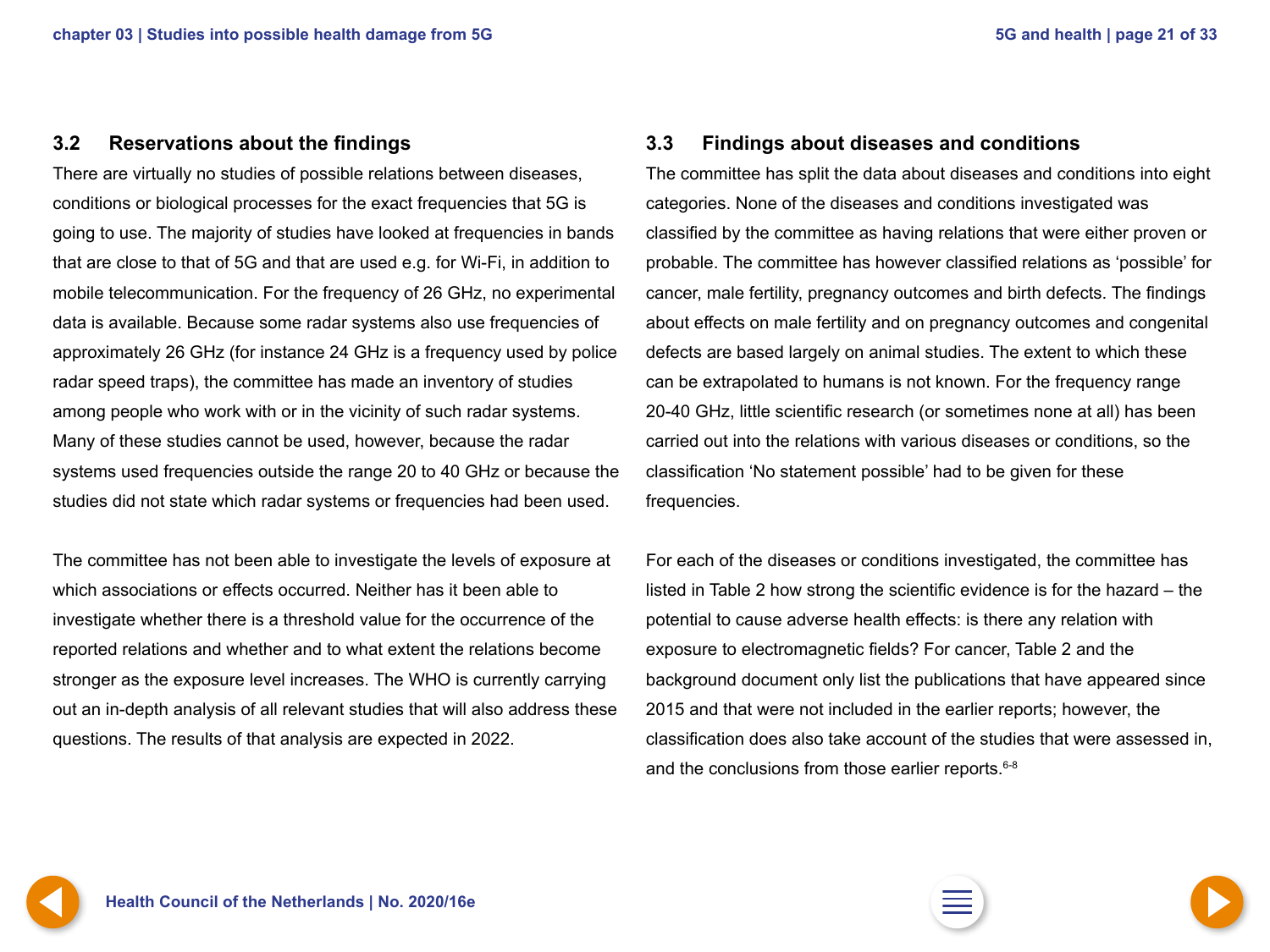<span id="page-21-0"></span>**Table 2.** Overview of the conclusions per disease or condition, broken down by frequency band

| <b>Disease or</b><br>condition                              | 700-2200 MHz (number of<br>publications and type of<br>study)                        | 2.2-5.0 GHz (number<br>of publications and<br>type of study)  | 20-40 GHz (number<br>of publications and<br>type of study) |
|-------------------------------------------------------------|--------------------------------------------------------------------------------------|---------------------------------------------------------------|------------------------------------------------------------|
| Cancer                                                      | <b>Relation possible</b><br>(19 epidemiological, 4 animal<br>studies since 2015)     | <b>Relation possible</b><br>(no publications<br>since 2015)   | No statement possible<br>(2 epidemiological<br>studies)    |
| Symptoms                                                    | No relation found<br>(28 epidemiological, 36 human<br>experimental studies)          | No statement possible<br>(1 epidemiological<br>study)         | No statement possible<br>(no publications)                 |
| Hearing                                                     | No relation found<br>(6 epidemiological, 10 human<br>experimental, 9 animal studies) | No statement possible<br>(no publications)                    | No statement possible<br>(no publications)                 |
| Eyes                                                        | No relation found<br>(4 human experimental,<br>1 animal study)                       | No relation found<br>(4 animal studies)                       | No statement possible<br>(no publications)                 |
| Cardiovascular<br>system and<br>autonomic nervous<br>system | No relation found<br>(1 epidemiological, 24 human<br>experimental studies)           | No statement possible<br>(1 epidemiological<br>study)         | No statement possible<br>(1 epidemiological<br>study)      |
| Neurodegenerative<br>diseases                               | No statement possible<br>(1 epidemiological study)                                   | No statement possible<br>(no publications)                    | No statement possible<br>(no publications)                 |
| Male fertility                                              | No statement possible<br>(10 animal studies; conflicting<br>findings)                | Relation possible<br>(9 animal studies)                       | No statement possible<br>(no publications)                 |
| Pregnancy and<br>birth defects                              | Relation possible<br>(1 epidemiological, 9 animal<br>studies)                        | Relation possible<br>(1 epidemiological,<br>8 animal studies) | No statement possible<br>(no publications)                 |

### **3.4 Findings about biological processes**

Changes are continuously taking place in the body in all kinds of biological processes under the influence of internal and external factors. Those are normal compensatory measures aimed at keeping the body healthy under varying circumstances. The ability of an organism to take such measures is however finite. If the influence of any specific factor becomes excessive and the body cannot compensate sufficiently, it can result in changes that are unfavourable for health. However, changes have also been reported that are favourable for health (e.g. responding more quickly in neurological tests after exposure).

The committee's opinion is that no relationship between changes in biological processes and exposure to radiofrequency electromagnetic fields has been proven for any of the biological processes studied. For changes in the electrical activity in the brain, it deems such a relationship to be probable, but it is unclear whether the changes are favourable or unfavourable for health. According to the committee, a relationship with changes in the neurodegeneration of brain tissue, behaviour, cognition, signal conduction in the brain, sleep, oxidative stress and gene expression in the brain could be possible. No changes were observed in the immune system or in hormone levels. For the frequency range 20-40 GHz, few scientific studies (or sometimes none at all) are available about changes in the biological processes investigated, so no statement is possible for this frequency range.



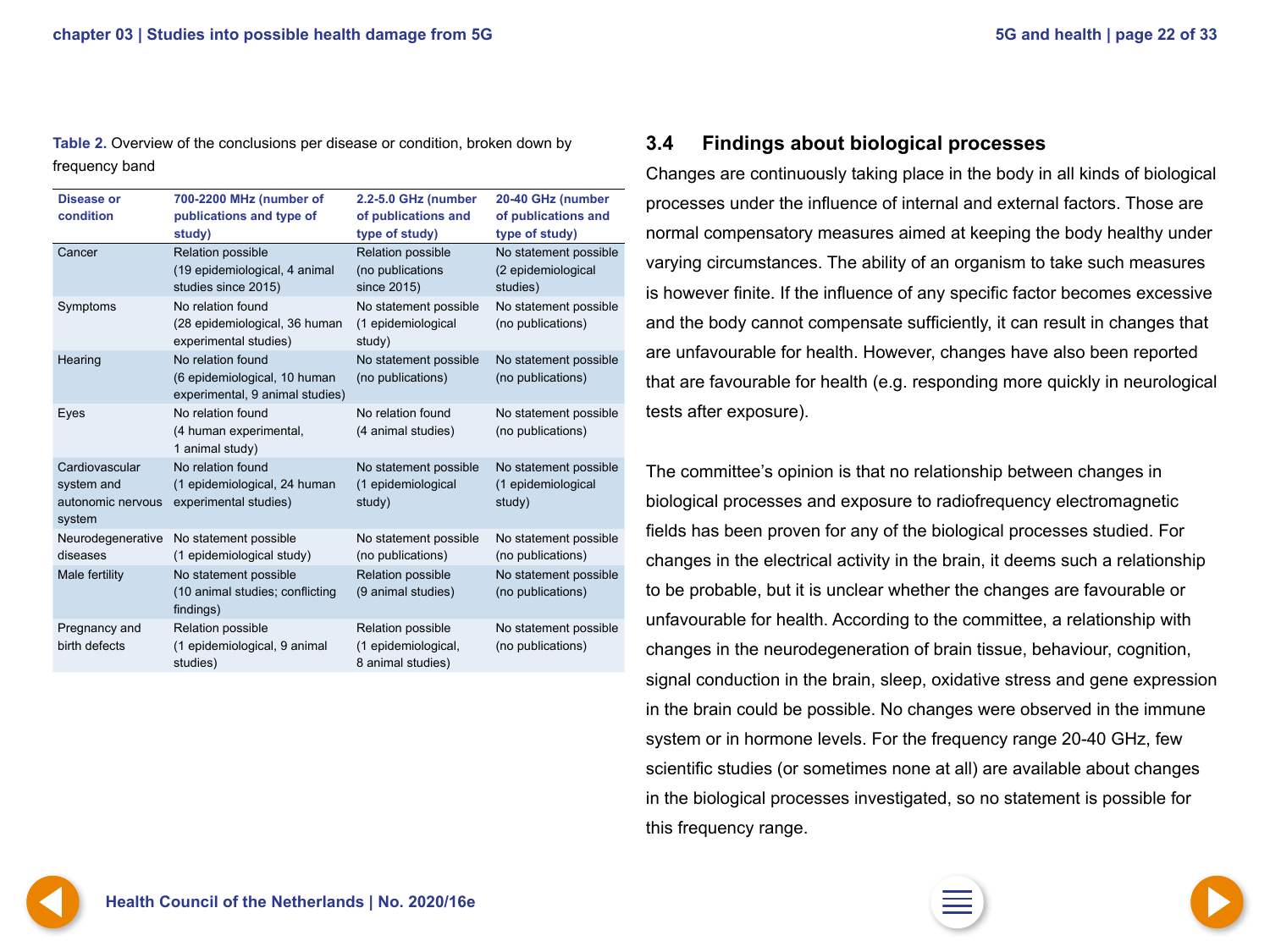<span id="page-22-0"></span>The committee has listed in Table 3 whether electromagnetic fields at one or more of the frequencies studied have the potential to be related to a change in the biological processes examined.

**Table 3.** Overview of the conclusions per biological process, broken down by frequency band

| <b>Biological process</b>        | 700-2200 MHz (number of publications and type of study)                                                                         | 2.2-5.0 GHz (number of publications and type of study)                                                                         | 20-40 GHz (number of<br>publications and type of study) |
|----------------------------------|---------------------------------------------------------------------------------------------------------------------------------|--------------------------------------------------------------------------------------------------------------------------------|---------------------------------------------------------|
| Behaviour                        | Relation possible, favourable and unfavourable effects                                                                          | Relation possible, favourable and unfavourable effects                                                                         | No statement possible                                   |
|                                  | (9 epidemiological, 29 animal studies)                                                                                          | (1 epidemiological, 19 animal studies)                                                                                         | (no publications)                                       |
| Cognition                        | Relation possible, favourable and unfavourable effects                                                                          | Relation possible, unfavourable effect                                                                                         | No statement possible                                   |
|                                  | (11 epidemiological, 46 human experimental, 24 animal studies)                                                                  | (2 human experimental, 24 animal studies)                                                                                      | (no publications)                                       |
| Sleep                            | Relation possible, favourable and unfavourable effects                                                                          | No statement possible                                                                                                          | No statement possible                                   |
|                                  | (21 epidemiological, 26 human experimental)                                                                                     | (no publications)                                                                                                              | (no publications)                                       |
| Signal conduction in the brain   | Relation possible, favourable and unfavourable effects                                                                          | Relation possible, favourable and unfavourable effects                                                                         | No statement possible                                   |
|                                  | (14 animal studies)                                                                                                             | (14 animal studies)                                                                                                            | (no publications)                                       |
| Electrical activity in the brain | Relation probable, not clear whether the effects are favourable or<br>unfavourable<br>(64 human experimental, 9 animal studies) | Relation possible, not clear whether the effects are favourable or<br>unfavourable<br>(1 human experimental, 6 animal studies) | No statement possible<br>(no publications)              |
| Blood-brain barrier              | Relation possible, favourable and unfavourable effects                                                                          | Relation possible, unfavourable effect                                                                                         | No statement possible                                   |
|                                  | (1 epidemiological, 26 animal studies)                                                                                          | (5 animal studies)                                                                                                             | (no publications)                                       |
| Neurodegeneration                | Relation possible, favourable and unfavourable effects                                                                          | No statement possible                                                                                                          | No statement possible                                   |
|                                  | (14 animal studies)                                                                                                             | (no publications)                                                                                                              | (no publications)                                       |
| Gene expression in the brain     | Relation possible, not clear whether the effects are favourable or<br>unfavourable<br>(38 animal studies)                       | Relation possible, not clear whether the effects are favourable or<br>unfavourable<br>(13 animal studies)                      | No statement possible<br>(no publications)              |
| Immune system                    | No association found                                                                                                            | No association found                                                                                                           | No statement possible                                   |
|                                  | (3 human experimental, 9 animal studies)                                                                                        | (10 animal studies)                                                                                                            | (no publications)                                       |
| <b>Blood</b>                     | Relation possible, favourable and unfavourable effects                                                                          | Relation possible, unfavourable effect                                                                                         | No statement possible                                   |
|                                  | (3 animal studies)                                                                                                              | (4 animal studies)                                                                                                             | (no publications)                                       |
| Hormones                         | No association found                                                                                                            | No statement possible                                                                                                          | No statement possible                                   |
|                                  | (7 human experimental studies)                                                                                                  | (no publications)                                                                                                              | (no publications)                                       |
| Oxidative stress                 | Relation possible, unfavourable effect                                                                                          | Relation possible, unfavourable effect                                                                                         | No statement possible                                   |
|                                  | (28 animal studies)                                                                                                             | (13 animal studies)                                                                                                            | (no publications)                                       |





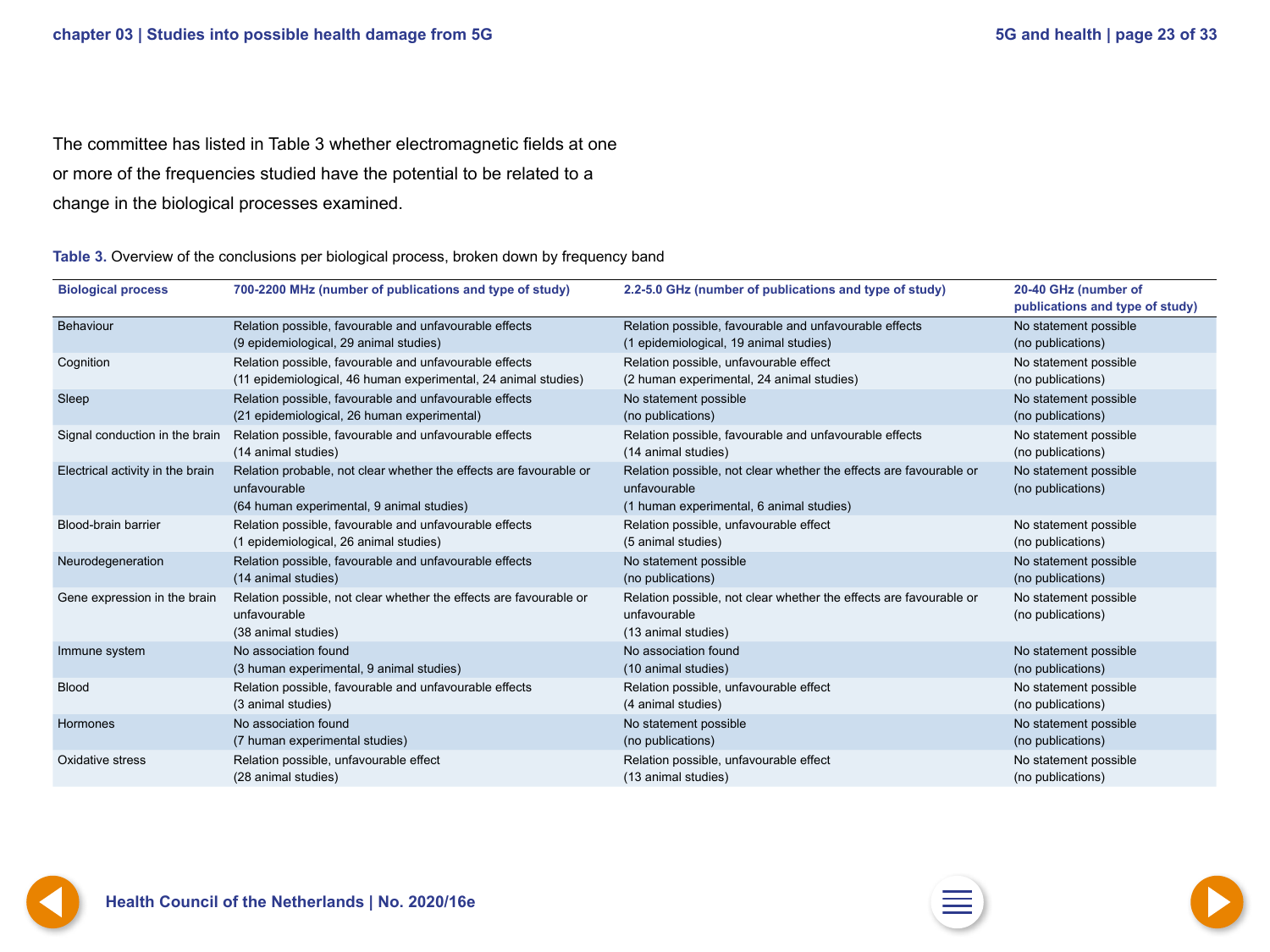#### <span id="page-23-0"></span>**3.5 Comparison against exposure limits**

Where associations have been found in epidemiological studies or effects have been observed in experimental studies in humans, these generally involve exposure levels below the current ICNIRP exposure limits. This is because epidemiological studies are carried out among groups of people in their working or living environments, where the exposure limits must not be exceeded. In experimental research in humans, it is generally not possible for reasons of medical ethics to expose test subjects to levels that are above the exposure limits. In animal studies, however, exposure levels above the limits adopted for humans can be used.

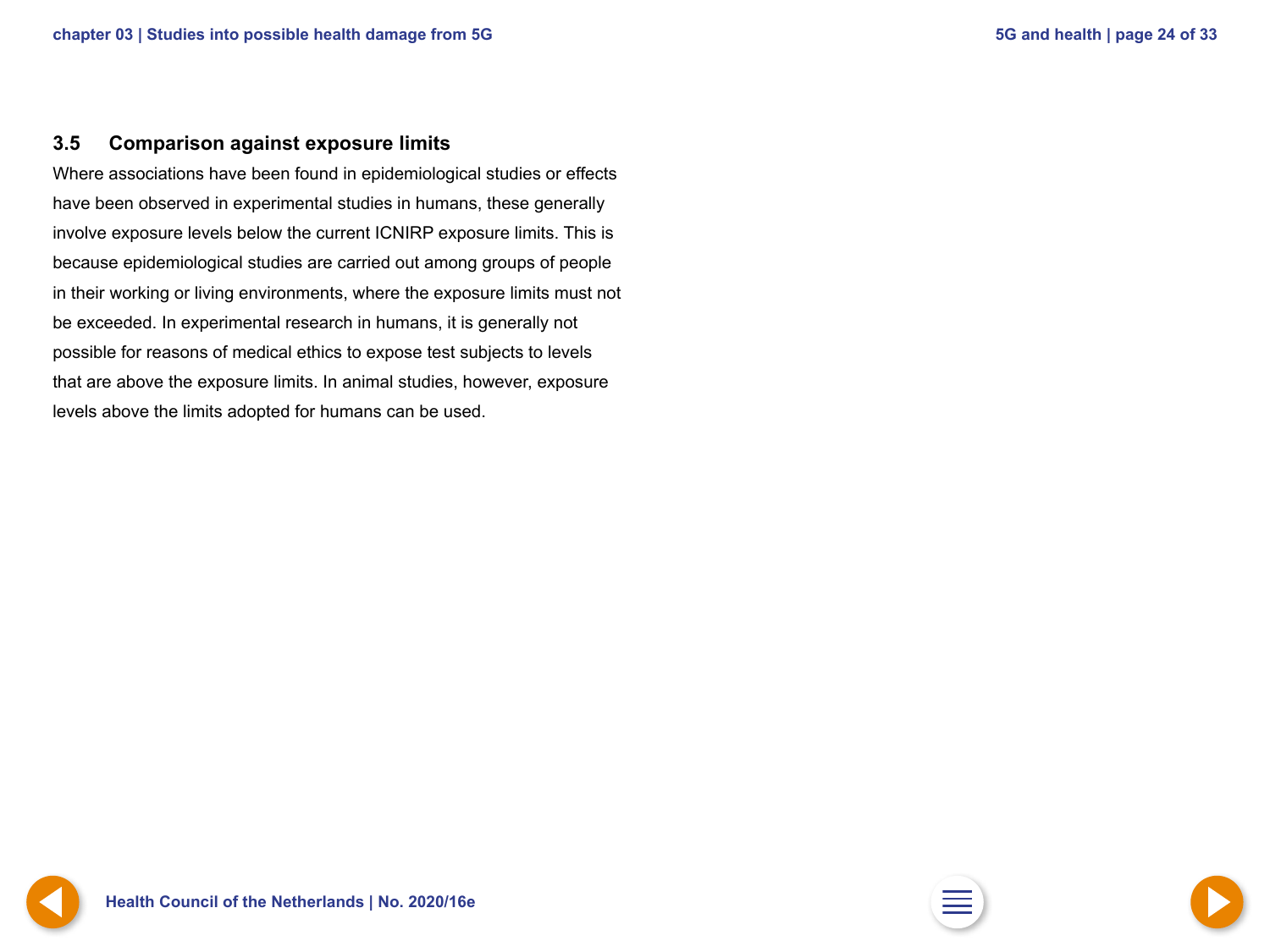# <span id="page-24-0"></span>04 conclusions and recommendations



**[24](#page-23-0) Health Council of the Netherlands | No. 2020/16e [2](#page-1-0) [26](#page-25-0)**



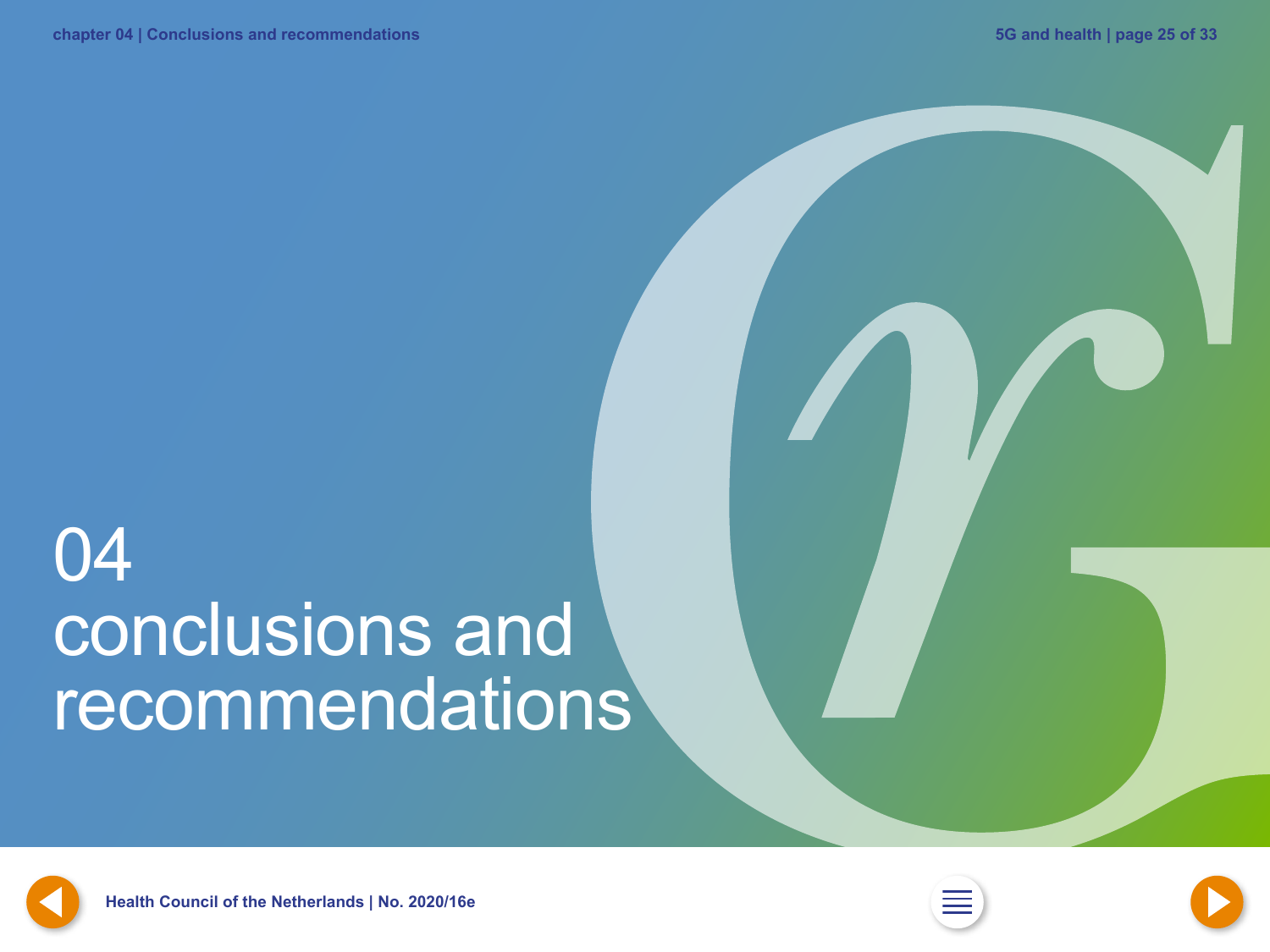<span id="page-25-0"></span>The committee cannot answer the question of whether exposure to 5G frequencies actually poses risks to human health, because too little is known about the exposure. The committee has therefore investigated whether there are indications that electromagnetic fields with the 5G frequencies have the *potential* to cause adverse health effects. Such associations are deemed neither proven nor probable for any of the diseases and conditions studied, but cannot be excluded for a number of them. For the majority of biological processes as well, it has neither been proven nor is it probable that changes in them are associated with exposure to radiofrequency electromagnetic fields, although this cannot be excluded. The committee recommends monitoring the exposure levels, carrying out further research and postponing the start of using the highest frequency band for 5G (26 GHz) until more is known about any health effects.

#### **4.1 Conclusions**

In its analysis, the committee has assessed whether electromagnetic fields in the 5G frequency ranges have the *potential* to cause adverse health effects. It has assessed whether relations exist between exposure to radiofrequency electromagnetic fields on the one hand and the occurrence of diseases and conditions on the other. The relations between exposure to radiofrequency electromagnetic fields and the occurrence of cancer, reduced male fertility, poorer pregnancy outcomes and congenital defects have been classified by the committee as 'possible'. However, the committee deems the relation between exposure

and these and other diseases or conditions to be neither proven nor probable. The committee has also looked at the relation between exposure and biological processes, such as cognition, sleep and electrical activity in the brain. It is probable that changes in electrical activity in the brain are associated with exposure to radiofrequency electromagnetic fields, but it is not known whether that is favourable or unfavourable in health terms. For the majority of other biological processes it has neither been demonstrated nor is it probable that changes in them are associated with exposure to radiofrequency electromagnetic fields. Relations are classified as 'possible' for these processes. For changes in the immune system and hormone levels, no relation was found.

The findings about cancer have led the committee to reformulate its conclusion from earlier reports in more general terms. In the earlier reports, the conclusion was that no association has been proven between long-term and frequent use of mobile phones and an increased likelihood of tumours in the head and neck area, but that such a link could also not be entirely excluded.6-8 The committee now reaches the same conclusion but then for all sources of exposure to radiofrequency electromagnetic fields (not only mobile phones) and for all types of cancer (not only tumours in the head and neck area). Animal experiments and (to a limited extent) epidemiological research do in fact indicate that exposure to radiofrequency electromagnetic fields could possibly be associated with initiation of tumours or promotion of their development.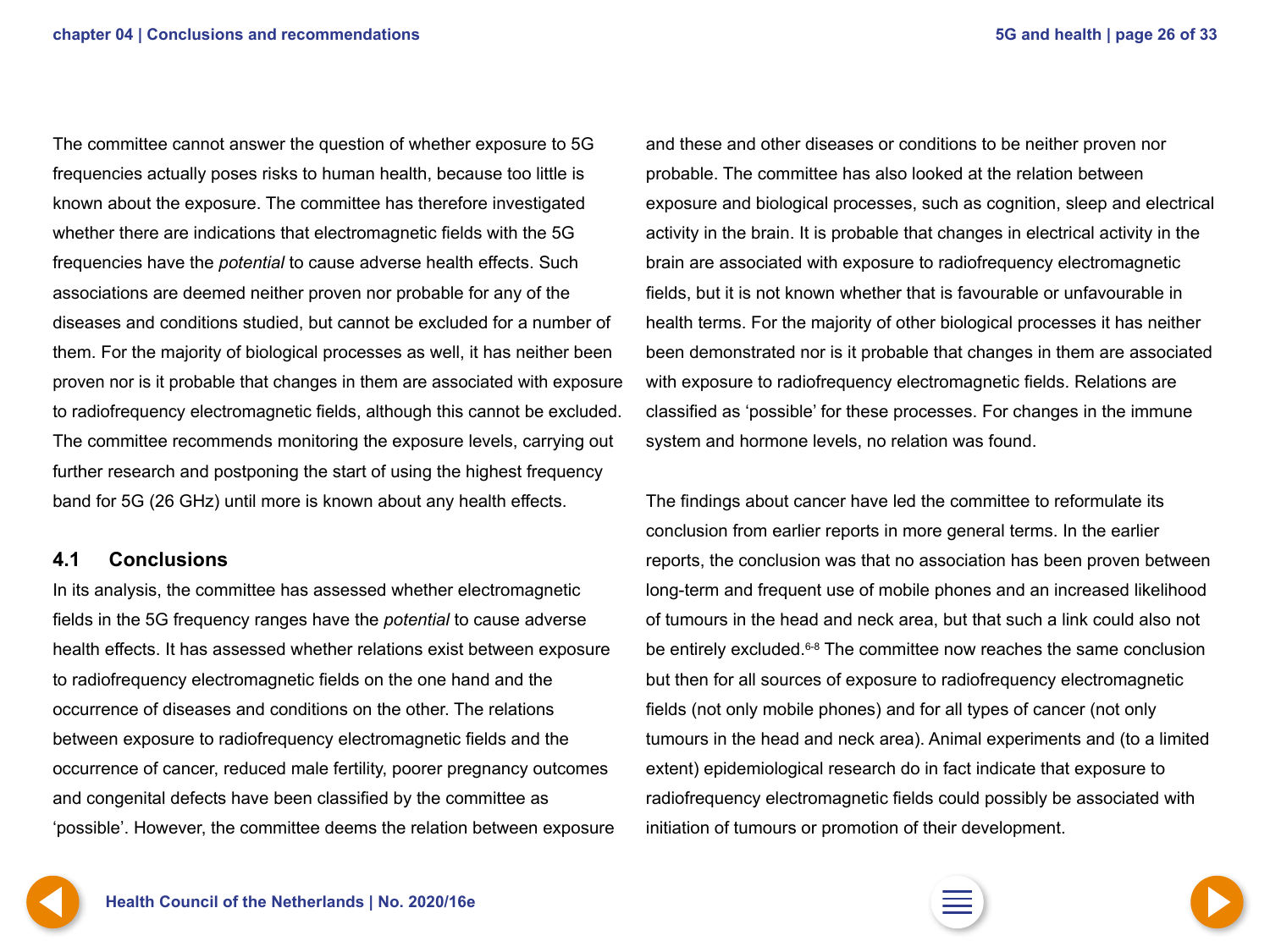<span id="page-26-0"></span>The findings about effects on male fertility and on pregnancy outcomes and congenital defects are based largely on animal studies. The extent to which these can be extrapolated to humans is not known.

It has not been possible for the committee to derive from the studies exposure levels at which the effects being investigated could occur in humans. Because there is also a lack of knowledge about future exposure levels of individuals as a result of the introduction of 5G telecommunication and other possible applications such as self-driving cars, the committee is unable to make any statement about the actual health risks of future exposures to 5G frequencies.

### **4.2 Recommendations**

*Start using the lower frequency bands and monitor exposure*  The committee sees no reason to limit or stop the use of the lower frequency bands for 5G. Frequencies near 700 MHz and 3.5 GHz have been in use for current telecommunication systems or other applications such as Wi-Fi for years, without any demonstrable health damage as a result. The committee does recommend, however, that exposure of individuals and groups should be monitored before, during and after the rollout of the 5G systems. This will show to what extent exposure to radiofrequency electromagnetic fields has changed as a result of the introduction of 5G, so that any long-term health risks can then be

estimated better. The results of the analysis by the World Health Organization can also be used in due course in the analysis of health risks.

#### *More research*

The committee recommends setting up a research programme that should include research into the effect of exposure to the 5G frequencies that are relevant for mobile telecommunication and other applications on cancer, the male reproductive organs and fertility and on pregnancy outcomes and birth defects. An ongoing international prospective epidemiological study into the health of users of mobile phones, in which the Netherlands is participating, can play a role in this.19

Additionally, research is needed into the effects of exposure to electromagnetic fields with frequencies around 26 GHz at levels below the ICNIRP limits. This will have to be experimental research, given that exposure to these frequencies does not yet occur in practice. Fields with these frequencies do not penetrate the body any further than the skin and research should therefore focus on effects that originate in the skin, including effects on components of the immune system and nervous system that are located in the skin.

The committee also recommends carrying out scenario studies to effectively get a picture of the future exposure of individuals as a result of wireless communications systems (3G, 4G and 5G).

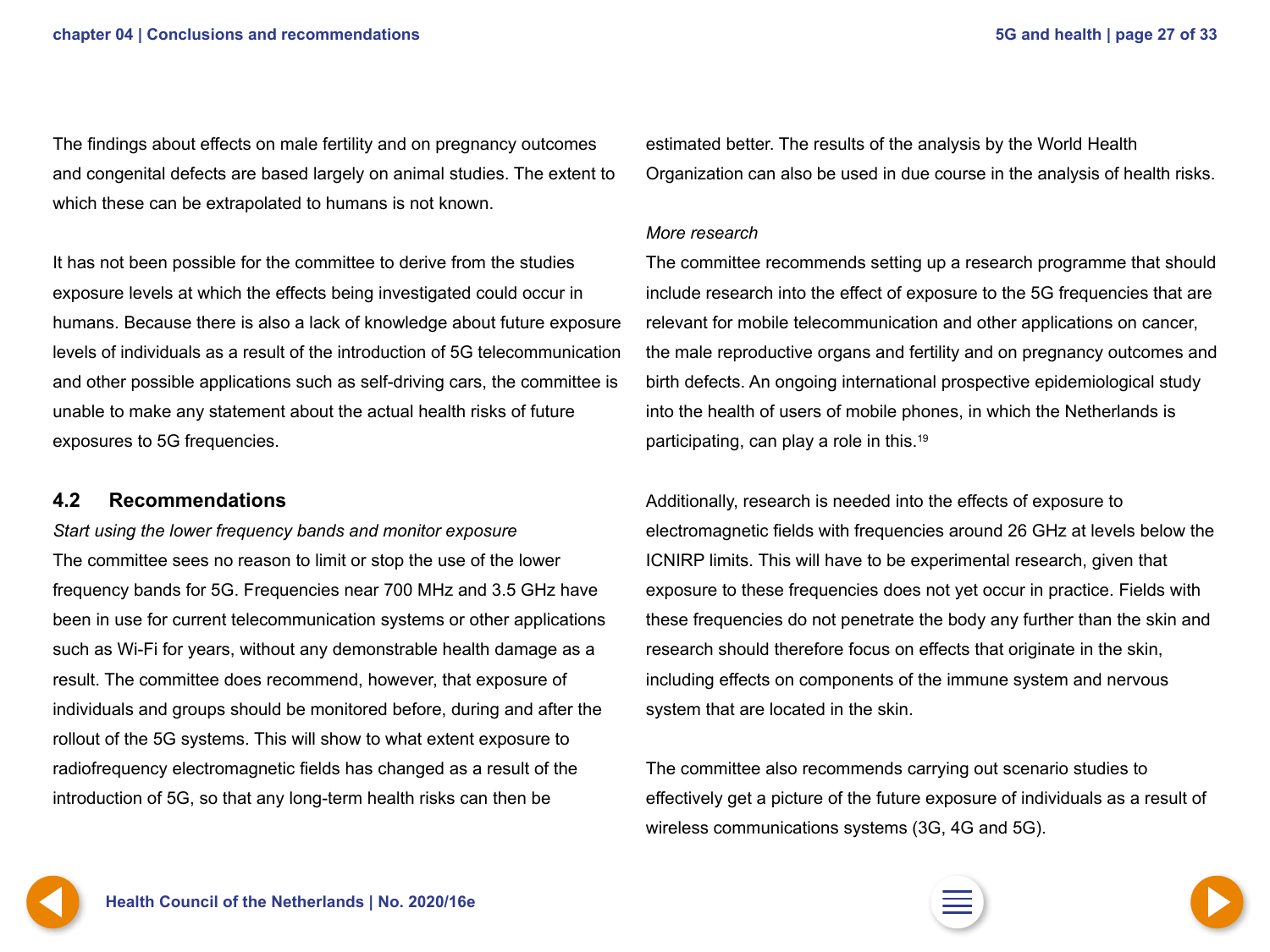#### <span id="page-27-0"></span>*Wait before starting to use 26 GHz*

Because almost nothing is known about the effects of exposure to 26 GHz, the committee recommends to postpone starting to use this frequency band for 5G until the results of research are available.

#### *Exposure limits and ALARA*

Parliament has asked about the extent to which the current standards for public health in this domain are based on the latest scientific understandings. The exposure limits currently used in the Netherlands for the general population are based on a recommendation made by the European Commission in 1999.<sup>13</sup> That recommendation uses the guidelines published in 1998 by the International Commission on Non-Ionizing Radiation Protection (ICNIRP).14 ICNIRP has recently published new guidelines for exposure to radiofrequency electromagnetic fields that are based on an analysis of all available scientific information.<sup>15</sup> The European Commission has indicated that it is considering revising the recommendation for exposure for the general population to

electromagnetic fields from 199913 and the guideline for occupational exposure to electromagnetic fields from 2013<sup>20</sup> to align them with the latest recommendations from ICNIRP. The committee recommends using the latest ICNIRP guidelines in the Netherlands as the basis for exposure policy. The committee has noted, however, that adverse health effects cannot be excluded at exposure levels below these limits. That is why it also recommends, in anticipation of the results of further studies, to apply not only the new ICNIRP guidelines but also the ALARA principle (*As Low As Reasonably Achievable*). That means that the exposure of the general population and of workers must not be unnecessarily high, even if it remains below the limits, insofar as that is reasonably achievable. This is in line with the approach that the Health Council proposed in the advisory report *Prudent precaution*. 21

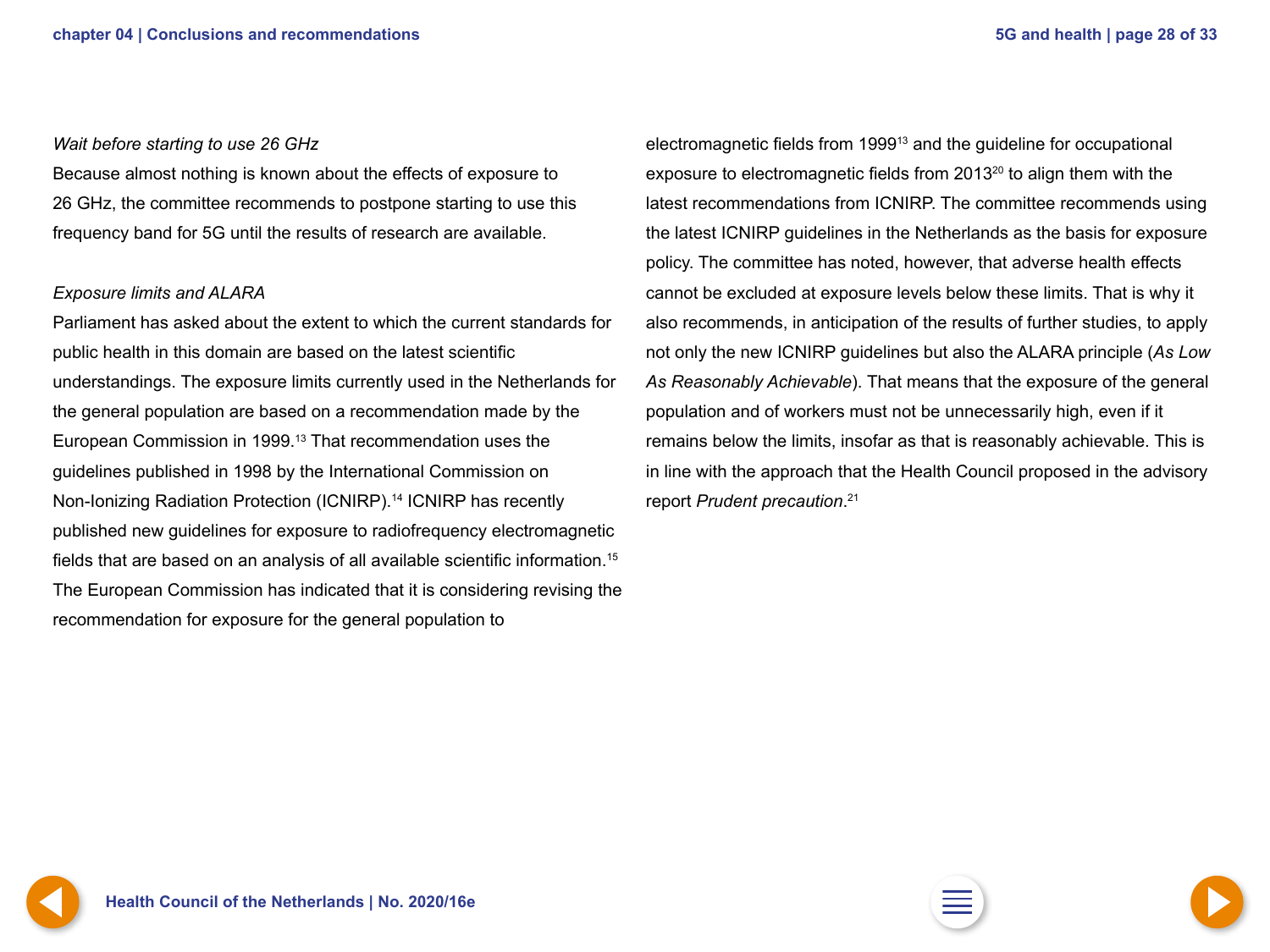## <span id="page-28-0"></span>references



**[28](#page-27-0) Health Council of the Netherlands | No. 2020/16e [2](#page-1-0) [30](#page-29-0)**



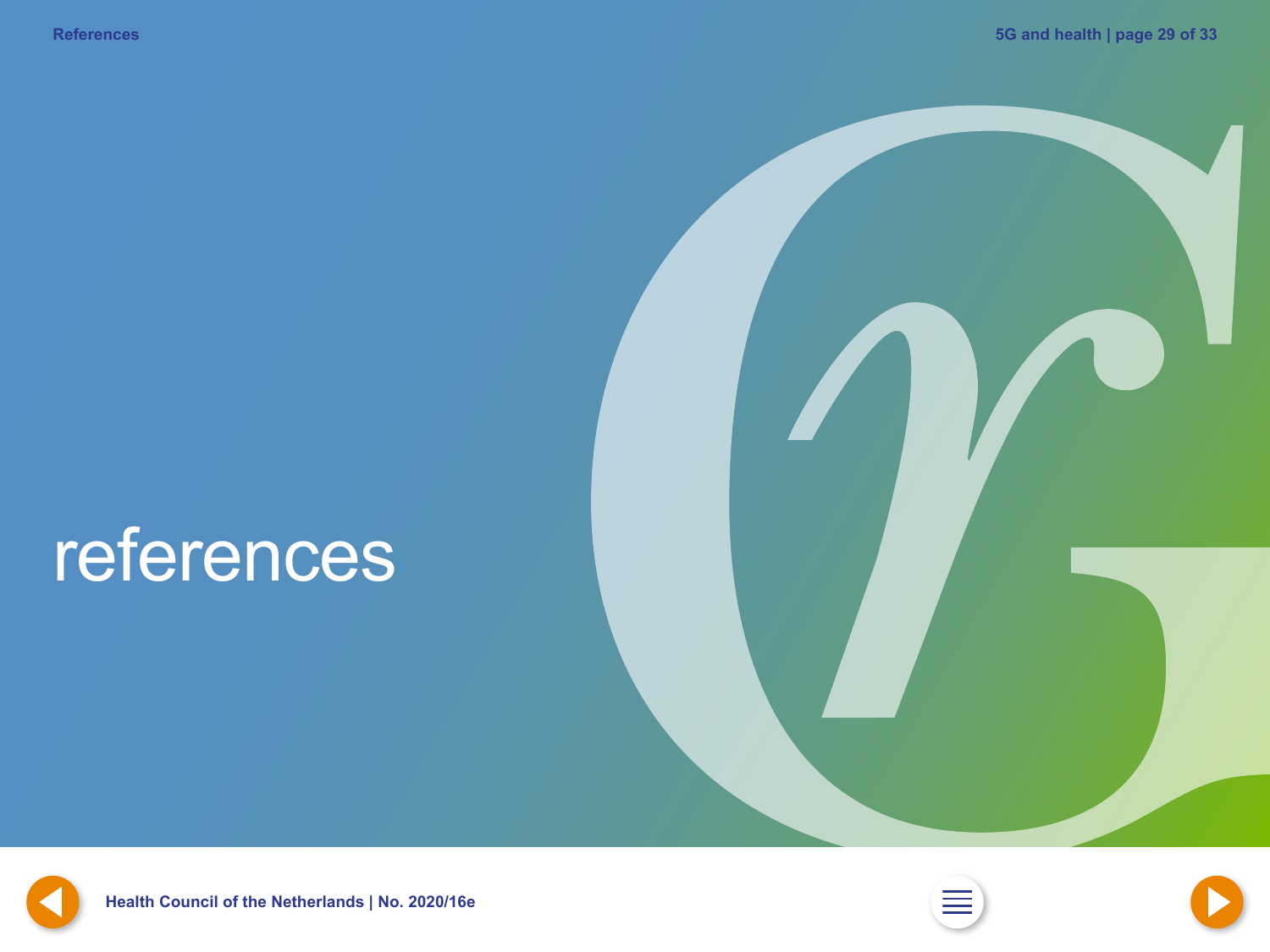- <span id="page-29-0"></span><sup>1</sup> WHO - World Health Organization. *Radiofrequency fields*. Geneva: WHO, 2014; Public consultation document.
- <sup>2</sup> SSM Swedish Radiation Safety Authority Scientific Council on Electromagnetic Fields. *Recent Research on EMF and Health Risk - Tenth Report from SSM:s Scientific Council on Electromagnetic Fields, 2015*. Stockholm: Swedish Radiation Safety Authority, 2015; SSM Report 2015:19.
- <sup>3</sup> SSM Swedish Radiation Safety Authority Scientific Council on Electromagnetic Fields. *Recent Research on EMF and Health Risk. Eleventh report from SSM's Scientific Council on Electromagnetic Fields, 2016. Including Thirteen years of electromagnetic field research monitored by SSM's Scientific Council on EMF and health: How has the evidence changed over time?* Stockholm: Swedish Radiation Safety Authority, 2016; SSM Report 2016:15.
- <sup>4</sup> SSM Swedish Radiation Safety Authority Scientific Council on Electromagnetic Fields. *Recent Research on EMF and Health Risk. Twelfth report from SSM's Scientific Council on Electromagnetic Fields, 2017*. Stockholm: Swedish Radiation Safety Authority, 2018; SSM Report 2018:09.
- <sup>5</sup> SSM Swedish Radiation Safety Authority Scientific Council on Electromagnetic Fields. *Recent Research on EMF and Health Risk - Thirteenth report from SSM's Scientific Council on Electromagnetic Fields, 2018*. Stockholm: Swedish Radiation Safety Authority, 2019; SSM Report 2019:08.
- <sup>6</sup> HCN Health Council of the Netherlands. *Mobile phones and cancer. Part 1: Epidemiology of tumours in the head*. The Hague: Health Council of the Netherlands, 2013; publication nr 2013/11.
- <sup>7</sup> HCN Health Council of the Netherlands. *Mobile phones and cancer. Part 2: Animal studies on carcinogenesis*. The Hague: Health Council of the Netherlands, 2014; publication nr 2014/22.
- <sup>8</sup> HCN Health Council of the Netherlands. *Mobile phones and cancer. Part 3: Update and overall conclusions from epidemiological and animal studies*. The Hague: Health Council of the Netherlands, 2016; publication nr 2016/06.
- <sup>9</sup> HCN Health Council of the Netherlands. *Letter of Prof. M. de Visser of 14 January 2005 concerning Mobile phones and health to the State Secretary of Housing, Spatial Planning and the Environment (in Dutch)*. The Hague: Health Council of the Netherlands.
- $10$  HCN Health Council of the Netherlands: Electromagnetic Fields Committee. *GSM base stations*. The Hague: Health Council of the Netherlands, 2000; publication nr 2000/16E.
- <sup>11</sup> HCN Health Council of the Netherlands: Electromagnetic Fields Committee. *Mobile telephones. A health-based analysis.* The Hague: Health Council of the Netherlands, 2002; publication nr 2002/01E.
- <sup>12</sup> HCN Health Council of the Netherlands. *Influence of radiofrequency telecommunication signals on children's brains*. The Hague: Health Council of the Netherlands, 2011; publication nr 2011/20E.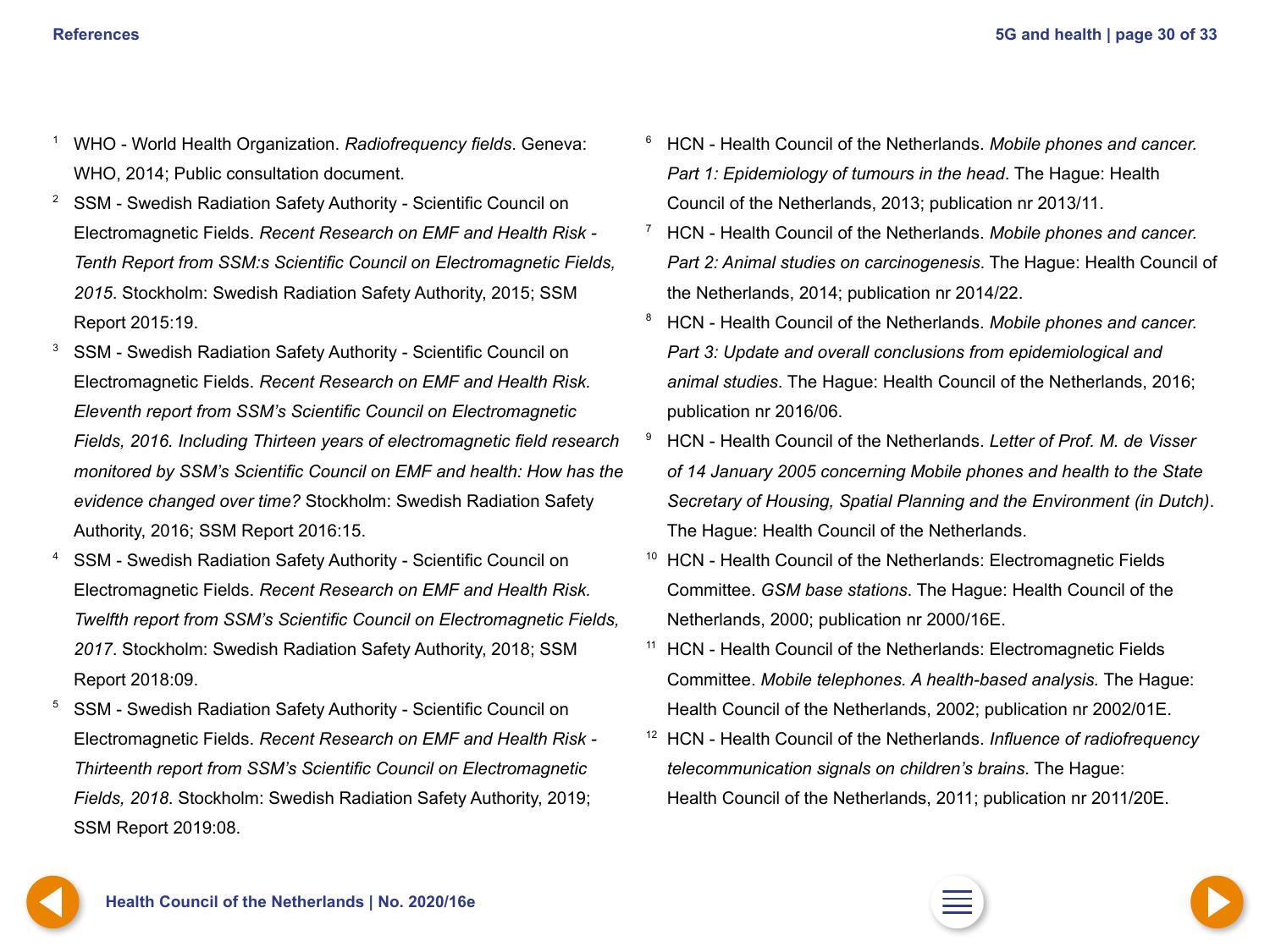- <span id="page-30-0"></span><sup>13</sup> CEU - Council of the European Union. *Council Recommendation of 12 July 1999 on the limitation of exposure of the general public to electromagnetic fields (0 Hz to 300 GHz)*. Off J Eur Comm 1999; L199: 59-70.
- <sup>14</sup> ICNIRP International Commission on Non-Ionizing Radiation Protection. *Guidelines for limiting exposure to time-varying electric, magnetic, and electromagnetic fields (up to 300 GHz)*. Health Phys 1998; 74(4): 494-522.
- <sup>15</sup> ICNIRP International Commission on Non-Ionizing Radiation Protection. *Guidelines for limiting exposure to electromagnetic fields (100 kHz to 300 GHz)*. Health Phys 2020; 118(5): 483-524.
- <sup>16</sup> European Commission DG Communication Networks Content and Technology. *Mandate to CEPT to develop least restrictive harmonized technical conditions suitable for next-generation (5G) terrestrial wireless systems for priority frequency bands above 24 GHz*. https://ec.europa.eu/newsroom/dae/document.cfm?doc\_id=66338
- <sup>17</sup> European Conference of Postal and Telecommunications Administrations - Electronic Communictions Committee. *Spectrum for wireless broadband – 5G* [https://www.cept.org/ecc/topics/spectrum-for](https://www.cept.org/ecc/topics/spectrum-for-wireless-broadband-5g)[wireless-broadband-5g](https://www.cept.org/ecc/topics/spectrum-for-wireless-broadband-5g)
- <sup>18</sup> Stam R, Bolte JFB, Pruppers MJM, Robijns JJ, Kamer J, Colussi LC. *Verkenning van de blootstelling aan elektromagnetische velden afkomstig van 5G-systemen. Small cells en massive MIMO*.

Bilthoven: Rijksinstituut voor Volksgezondheid en Milieu / Agentschap Telecom, 2019; RIVM rapport 2019-0214.

- <sup>19</sup> Reedijk M, Lenters V, Slottje P, Pijpe A, Peeters PH, Korevaar JC, et al. *Cohort profile: LIFEWORK, a prospective cohort study on occupational and environmental risk factors and health in the Netherlands*. BMJ Open 2018; 8(2): e018504.
- <sup>20</sup> European Parliament, Council of the European Union. *Directive 2013/35/EU of the European Parliament and of the Council of 26 June 2013 on minimum health and safety requirements regarding the exposure of workers to the risks arising from physical agents (electromagnetic fields) (20th individual Directive within the meaning of Article 16(1) of Directive 89/391/EEC) and repealing Directive 2004/40/ EC*. Off J Eur Comm 2013; L179: 1-23.
- <sup>21</sup> HCN Health Council of the Netherlands. *Prudent precaution*. The Hague: Health Council of the Netherlands, 2008; publication nr 2008/18E.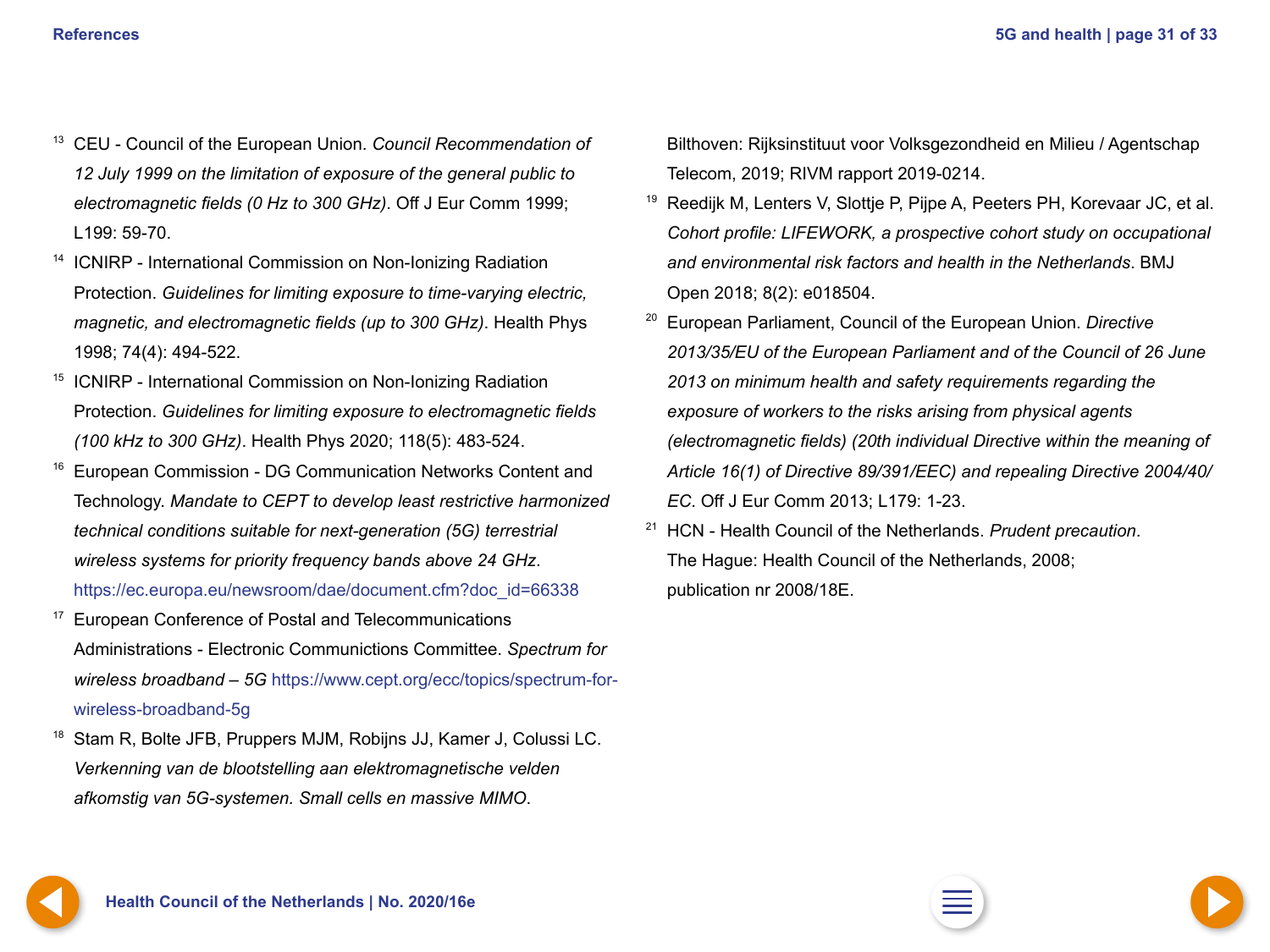#### <span id="page-31-0"></span>**Committee and consulted experts**

#### **Composition Committee on Electromagnetic Fields for the advisory report 5G and health**

- Prof. H. Kromhout, Professor of Epidemiology of Health Effects from Exposure to Electromagnetic Fields, Institute for Risk Assessment Sciences, University of Utrecht, *chairperson*
- Prof. A. Aleman, Professor of Cognitive Neuropsychiatry, University of Groningen
- Dr. A. Huss, Institute for Risk Assessment Sciences, University of Utrecht
- Prof. Dr. S. Le Cessie, Statistician, Department of Clinical Epidemiology and Department of Medical Statistics, Leiden University Medical Cente
- Dr. R.M.C. Mestrom, assistant professor, Eindhoven University of Technology
- Dr. M.M. Paulides, assistant professor, Erasmus MC, Rotterdam
- Prof. H.F.J. Savelkoul, Professor of Cell Biology and Immunology, Wageningen University
- Dr. R. van Strien, Epidemiologist, Municipal Health Services, Amsterdam
- Dr. G. Kelfkens, Physicist, National Institute for Public Health and the Environment, Bilthoven, *structurally consulted expert*

#### **Observers:**

- Dr. M.J.M. Pruppers, Physicist, Knowledge Platform Electromagnetic Fields, Bilthoven
- J. Robijns, Radiocommunciatons Agency Netherlands, Groningen (observer until 1 July 2020), The Hague
- J.P.M. van Assche, Radiocommunciatons Agency Netherlands, Groningen (observer since 1 July 2020)

#### **Scientific secretaries:**

- Dr. E. van Rongen, Health Council, The Hague
- Dr. H.F.G. van Dijk, Health Council, The Hague

#### **Incidentally consulted expert:**

• Dr. Z. Sienkiewicz, Oxford